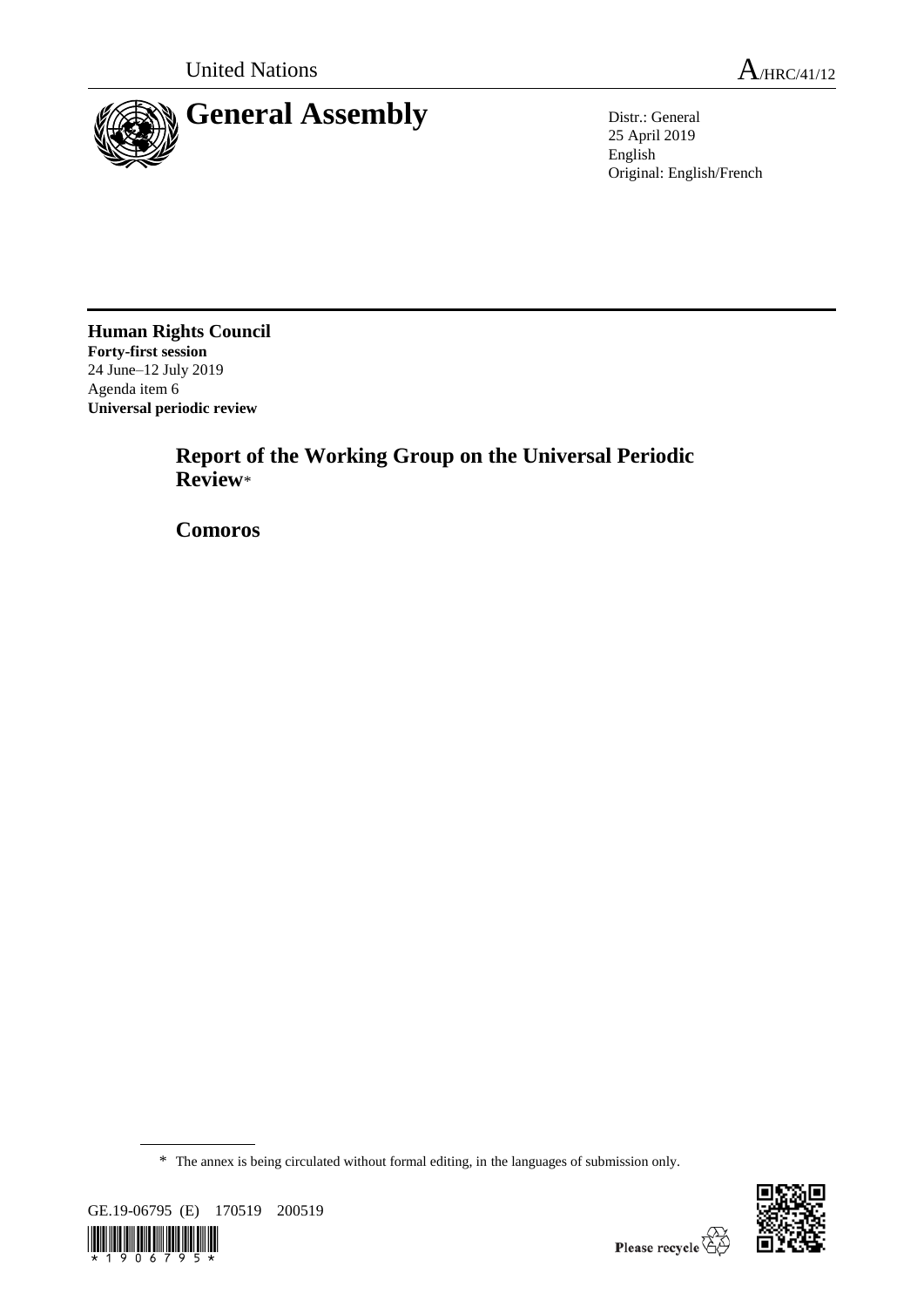# **Introduction**

1. The Working Group on the Universal Periodic Review, established in accordance with Human Rights Council resolution 5/1, held its thirty-second session from 21 January to 1 February 2019. The review of the Comoros was held at the 9th meeting, on 25 January 2019. The delegation of the Comoros was headed by the Minister of Justice and Human Rights, Mohamed Housseini Djamalilaili. At its 14th meeting, held on 29 January 2019, the Working Group adopted the report on the Comoros.

2. On 15 January 2019, the Human Rights Council selected the following group of rapporteurs (troika) to facilitate the review of the Comoros: Spain, Tunisia and Ukraine.

3. In accordance with paragraph 15 of the annex to Human Rights Council resolution 5/1 and paragraph 5 of the annex to Council resolution 16/21, the following documents were issued for the review of the Comoros:

(a) A national report submitted/written presentation made in accordance with paragraph 15 (a) (A/HRC/WG.6/32/COM/1);

A compilation prepared by the Office of the United Nations High Commissioner for Human Rights (OHCHR) in accordance with paragraph 15 (b) (A/HRC/WG.6/32/COM/2);

(c) A summary prepared by OHCHR in accordance with paragraph 15 (c) (A/HRC/WG.6/32/COM/3).

4. A list of questions prepared in advance by Angola, Liechtenstein, Portugal, on behalf of the Group of Friends on national mechanisms for implementation, reporting and follow-up, and the United Kingdom of Great Britain and Northern Ireland was transmitted to the Comoros through the troika. These questions are available on the website of the universal periodic review.

## **I. Summary of the proceedings of the review process**

#### **A. Presentation by the State under review**

5. The delegation of the Comoros emphasized that the Government had taken steps to make human rights a national cause. As a result, the constitutional reform adopted by referendum had demonstrated the commitment of the Comoros in favour of human rights. Indeed, an entire title was devoted to human rights under the revised Constitution, which also made provision for government bodies to be held accountable for violations of rights by public officials in the performance of their duties. The purpose of the reform had been to strengthen the political stability needed to implement socioeconomic projects and organize elections to elective positions. This had created some political tension, which was merely a sign of a vibrant democracy.

6. The Government would be equal to the task of ensuring public order and political security for the effective enjoyment of human rights.

7. Moreover, nearly all the ministries, the Assembly of the Union of the Comoros and civil society organizations had engaged in the consultations that had culminated in the preparation of the report for the universal periodic review.

8. The Government had also adopted legislative measures on the environment by ratifying the Paris Agreement on Climate Change, the Minamata Convention on Mercury and the Statute of the International Renewable Energy Agency. Several environmental laws had been adopted to protect plant species and prohibit the production, marketing and distribution of plastic bags and packaging.

9. At the institutional level, the mandate of the National Human Rights Commission and the composition of the Committee on follow-up to the universal periodic review had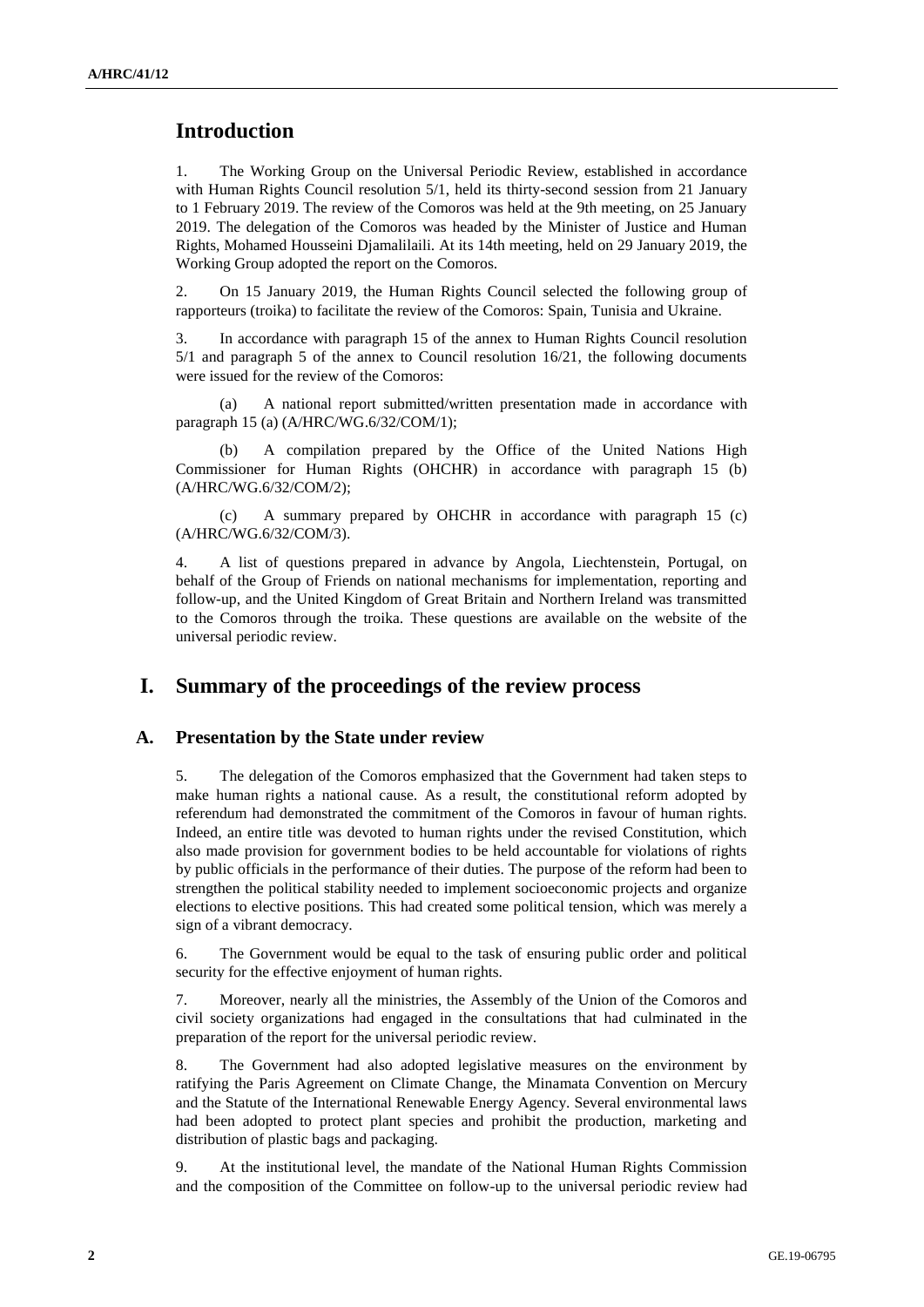been renewed. The Government was also in the process of identifying appropriate measures to fight corruption.

10. Although three death sentences had been handed down since independence, the Comoros was committed to abolishing the death penalty; a draft Criminal Code had been submitted to the Assembly of the Union of the Comoros for that purpose, but the members had not adopted it. The Government had continued to raise awareness of the issue among the members of the Assembly.

11. Concerning conditions of detention, the Comoros had considered measures such as the conduct of studies for the renovation of the Moroni detention centre, the training of judges in humanitarian law, a law on prisoner rehabilitation and the establishment of a corps of prison officers, and a law on the separation of women and children in detention. The Comoros had also signed an agreement with the International Committee of the Red Cross to guarantee unrestricted access to places of detention. However, detention conditions continued to be a matter of concern, owing to the lack of adequate resources.

12. In the judicial sphere, the Government had drafted a bill on legal aid, which was under consideration in the Assembly of the Union of the Comoros, and a bill to establish a national ombudsperson. At the same time, laws on the Supreme Council of Justice and on the status of judges had been enacted. However, given the serious difficulties experienced in the functioning of the court system, the Government had looked at ways of improving infrastructure and staff training, with the support of the European Union.

13. The Comoros had ratified the main human rights instruments, including the International Convention on the Protection of the Rights of All Migrant Workers and Members of Their Families.

14. In the area of employment and social security, the Comoros had adopted a national youth policy focused on education and skills development, health and well-being, and young people's empowerment. The process of strengthening the National Agency for Investment Promotion had almost been completed. The Government had set the target of bringing unemployment down to under 10 per cent in the short term by means of more appropriate training programmes for young people. In addition, a bill on the protection of unskilled workers in the Comoros had been submitted to the Assembly.

15. A national social protection policy and action plan had been drawn up in 2014 and, to combat poverty, the Government had developed a national policy on inclusive and sustainable protection. As a result, the poverty rate had fallen from 44.8 per cent in 2004 to 34.2 per cent in 2014.

16. Regarding access to drinking water and food, the Comoros had undertaken water supply projects to benefit rural areas. Moreover, a country programming framework had been adopted to intensify, diversify and commercialize agricultural and livestock production for improved food security. The programme included provisions on soil management.

17. The Comoros had also adopted the Act on the Urban Planning and Housing Code. Regarding access to energy, considerable progress had been made with the implementation of national development strategies that provided for the entire population to have access to energy. The Government had laid stress on the regularity of energy supply and the fact that the Comoros was committed to promoting renewable energy.

18. Concerning the right to health, specific actions had been undertaken, such as the adoption of the Act on universal health-care coverage, the implementation of the national health-care policy and the preparation of two studies, one on the general health insurance scheme and the other on the health map. The Government had also launched a major project to build medical centres, in particular a mother and child centre and a teaching hospital in Moroni. These efforts had resulted in a reduction in child mortality in the Comoros.

19. With regard to the right to education, the Comoros had placed great emphasis on the policy of increasing the availability of education and gradually eliminating illiteracy. All children had guaranteed access to primary school and the primary and preschool enrolment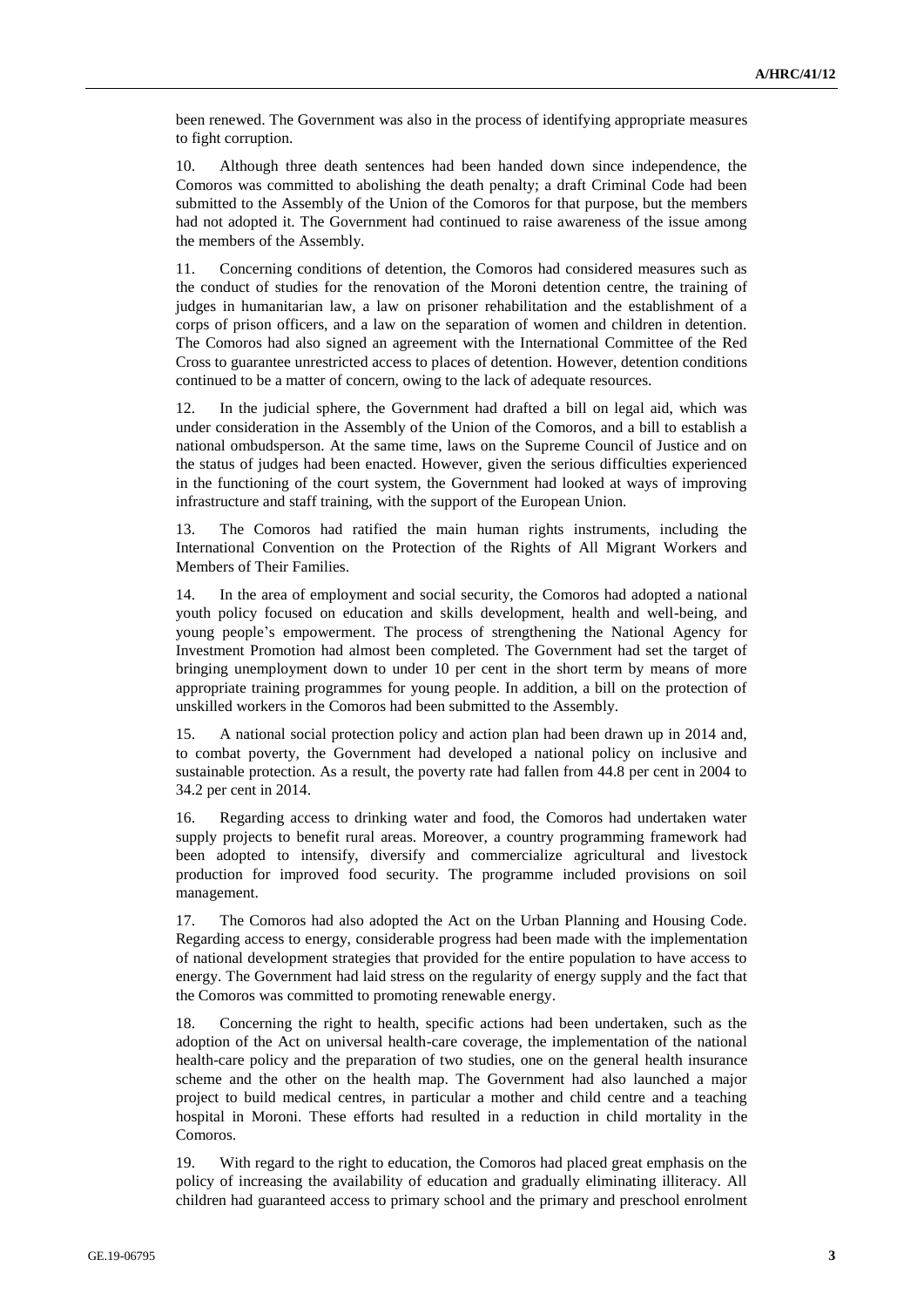rates stood at 100 per cent and 19 per cent, respectively. Illiteracy had declined among young people between the ages of 15 and 25. With the support of local NGOs, the Government had established programmes to help reintegrate dropout children into the school system.

20. The Comoros had achieved significant results in the promotion of women's rights. The Constitution recognized women's right of access to political office, their right to representation on local and national bodies and the importance of the equitable representation of women and men in public office. The Gender Office had organized awareness-raising campaigns on women's representation in decision-making positions and had supported agricultural projects set up by women. Women's platforms had also been set up on such issues as women in politics and women and sustainable development. Moreover, a national strategy to combat violence against women and minors, with an accompanying road map, had been adopted, as had a national gender equality and equity policy and the Act on Violence against Women and Children. In 2017, two helplines had been set up to enable women to report cases of violence. Owing to limited resources, the Comoros had been unable to make permanent shelters available to women, but a local non-governmental organization had set up a reception centre in 2017.

21. Regarding action to combat trafficking in persons, a monitoring group had been set up and the Comoros had ratified the Protocol to Prevent, Suppress and Punish Trafficking in Persons, Especially Women and Children, supplementing the United Nations Convention against Transnational Organized Crime.

22. In the area of children's rights, the Government had conducted a study on the development of the child protection system and had devised a policy and action plan on the subject.

23. In order to protect the rights of persons with disabilities, the Comoros had ratified the Optional Protocol to the Convention on the Rights of Persons with Disabilities and had enacted a law on the promotion and protection of the rights of persons in that population group.

24. The delegation also indicated that the Comoros had not changed its position on the recommendations noted during the previous universal periodic review. Freedom of belief and conscience was guaranteed for all religious communities and the question of sexual orientation was regarded as a private matter.

25. With regard to new and emerging issues, training courses had been organized to raise awareness among public officials, particularly in the police and army, of the issue of observance of human rights. The Government had also established the National Council for the Press and Audiovisual Media as the regulator in that area.

26. The delegation emphasized the challenges faced by the Comoros in addressing the lack of human and financial resources in its efforts to enhance the protection of human rights. The delegation stated that the support of the international community would be essential in that regard. In particular, the Comoros needed help in developing tools for teaching human rights, training human rights instructors, training judges and lawyers in the application of international standards, establishing a treaty monitoring system, and supporting judicial institutions and the Gender Office.

27. The Comoros also undertook to cooperate with the Office of the United Nations High Commissioner for Human Rights and with the human rights mechanisms, including those of the Human Rights Council.

28. Lastly, the delegation undertook, on behalf of the Government, to receive all the special procedures mandate holders of the Human Rights Council and renewed the acceptance of the mission to the Comoros by the Special Rapporteur on torture and other cruel, inhuman or degrading treatment or punishment, on mutually convenient dates to be agreed with the Comorian authorities.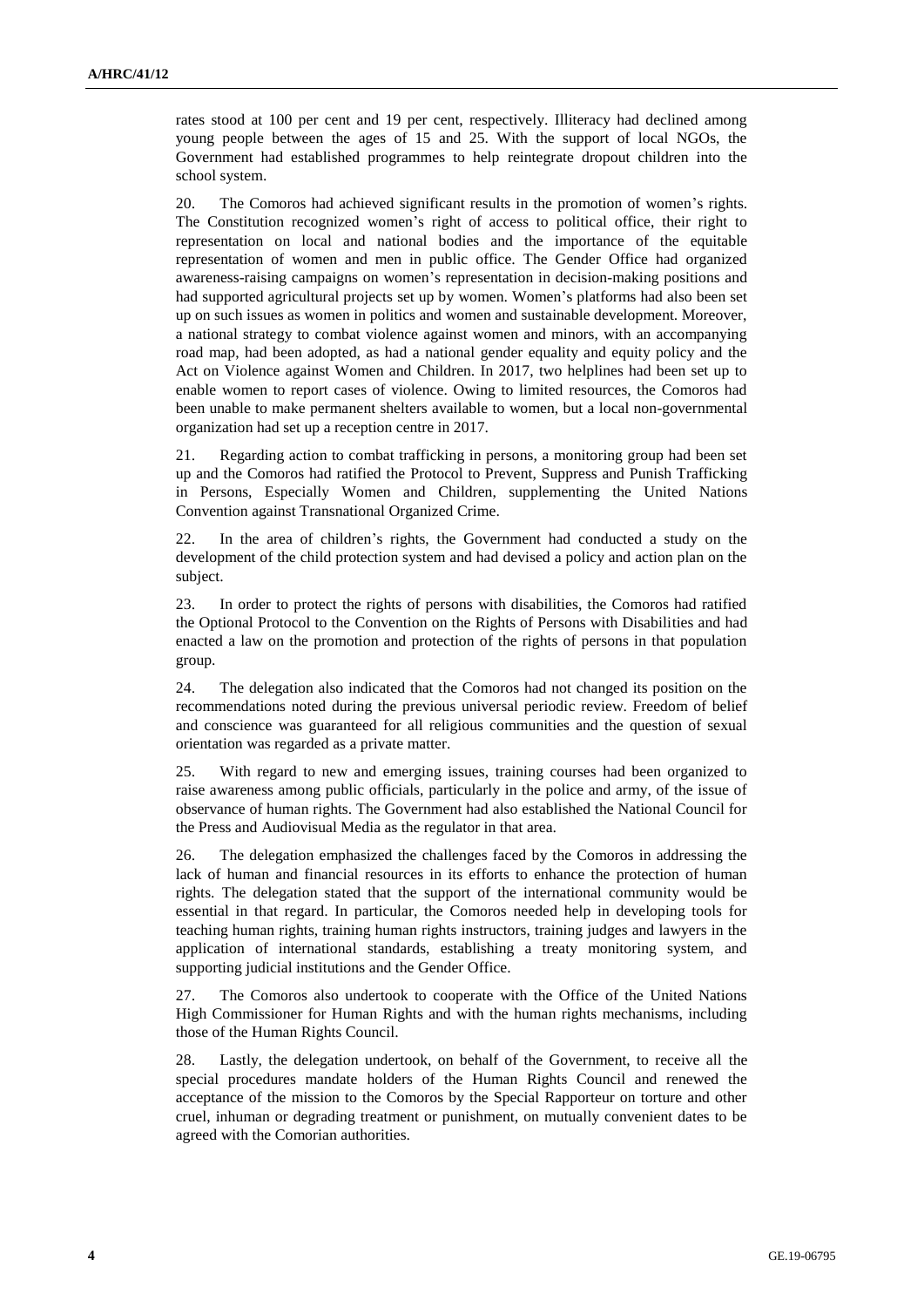### **B. Interactive dialogue and responses by the State under review**

29. During the interactive dialogue, 74 delegations made statements. Recommendations made during the dialogue are to be found in section II of the present report.

30. The Plurinational State of Bolivia welcomed the law on combating violence against women and children and the law on the promotion and protection of the rights of persons with disabilities. It also welcomed the incorporation in the new Constitution of economic and social rights.

31. Botswana welcomed the ratification of the Convention on the Rights of Persons with Disabilities, the adoption of the National Youth Policy, chapter II of the revised Constitution, and the accession in 2017 to the Convention against Torture and Other Cruel, Inhuman or Degrading Treatment or Punishment.

32. Brazil commended the Comoros for its achievements concerning women's rights and encouraged it to make further efforts to reduce the gender gap in terms of access to schools in rural areas. It congratulated the Comoros on its ratification of the [Convention on](https://www.ohchr.org/EN/HRBodies/CRPD/Pages/ConventionRightsPersonsWithDisabilities.aspx)  [the Rights of Persons with Disabilities](https://www.ohchr.org/EN/HRBodies/CRPD/Pages/ConventionRightsPersonsWithDisabilities.aspx) and its adoption of relevant laws and policies.

33. Cabo Verde welcomed the new Constitution and the action taken to improve access to education, health services and water and energy supplies. It raised concern about the lack of an institutional system to coordinate the reporting on and implementation of recommendations.

34. Canada welcomed the constitutional safeguards on equality before the law and measures to strengthen women's participation in political life. It regretted the violence associated with the July referendum and the abolition of the Constitutional Court. It urged the Comoros to protect the rule of law and human rights.

35. The Central African Republic noted the participatory process in the preparation of the national report and encouraged the country to follow up on the avenues offered by the report.

36. Chile acknowledged the efforts deployed by the Comoros to promote and protect human rights, including the establishment of the National Human Rights Commission, the inclusion of human rights in the new Constitution and the approach taken to drafting the national report.

37. China welcomed the Strategy for Accelerated Growth and Sustainable Development 2015–2019 and the efforts made by the Comoros to alleviate poverty and protect the rights of women, children and persons with disabilities. It called on the international community to provide the Comoros with constructive assistance.

38. Croatia noted the positive achievements in the education sector, including the Education Transition Plan 2017–2020. It regretted, however, that corporal punishment still existed in legislation and in practice.

39. Cuba noted the actions taken to implement the recommendations from the previous review, particularly the enactment and revision of various laws, and the attention given to environmental issues.

40. Denmark noted that the Optional Protocol to the Convention against Torture and Other Cruel, Inhuman or Degrading Treatment or Punishment provided for the establishment of tools for the prevention of torture and ill-treatment. Dialogue with the Subcommittee on Prevention of Torture and Other Cruel, Inhuman or Degrading Treatment or Punishment was also valuable in supporting efforts to prevent torture. The Optional Protocol to the Convention on the Elimination of All Forms of Discrimination against Women was also an important tool for the implementation of that Convention.

41. Djibouti noted the measures taken to implement the recommendations from the previous review, including the ratification of the Convention against Torture. It appreciated the efforts made to strengthen the institutional framework, including the revision of the Constitution in 2018, and the measures taken to uphold the rights of women.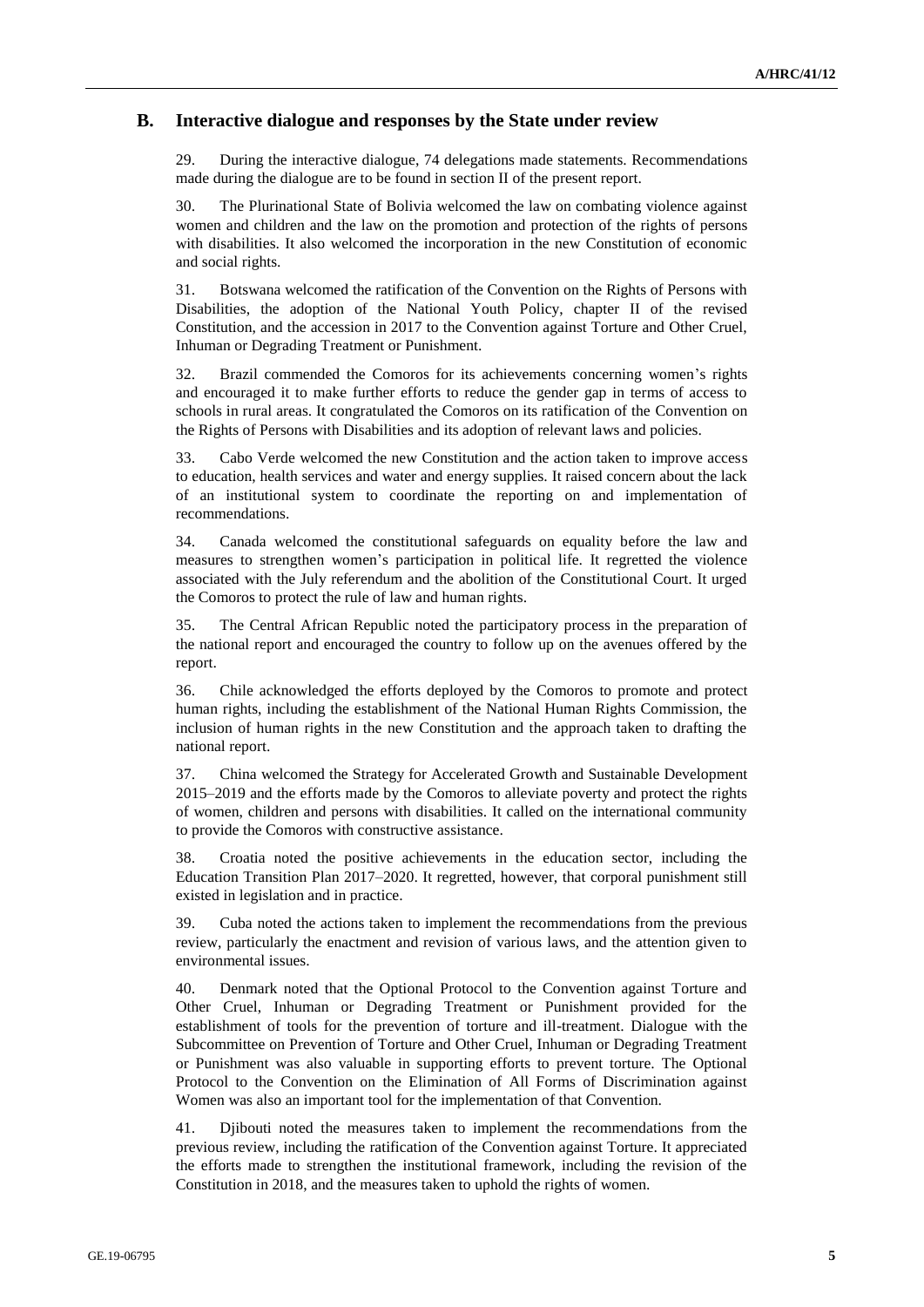42. Egypt noted that the national report listed significant efforts to promote and protect human rights, and efforts related to the administration of justice, combating impunity and ensuring the rights to work, to social security and to an adequate standard of living, among others.

43. Ethiopia commended the Comoros for its efforts to implement recommendations from the previous review cycle, including the enactment of the 2018 Constitution. It noted the financial and capacity challenges faced by the Comoros in implementing human rights obligations and called on the international community to increase its support.

44. France, while taking note of the progress made, such as the adoption of the law on gender parity and the appointment of members to the National Human Rights Commission, noted the need to improve the human rights situation in the Comoros.

45. Gabon noted the efforts made to implement the recommendations from the previous review cycle and the measures to promote human rights, despite the political context. It welcomed the measures taken to improve the institutional framework and the revision to the Constitution following a referendum in 2018.

46. Georgia commended the Comoros for the measures taken to implement the recommendations from the previous review, including the ratification of some international instruments, and for its efforts to strengthen its legal framework to protect women's rights and gender equality. It encouraged the Comoros to continue its efforts to report on its implementation of human rights instruments.

47. Germany commended the Comoros for ratifying the Convention on the Rights of Persons with Disabilities, and for permitting the International Committee of the Red Cross and the National Human Rights Commission to access detention facilities. It remained concerned about the human rights situation.

48. Honduras congratulated the Comoros on the progress made since the previous review, including the ratification of the Convention on the Rights of Persons with Disabilities. It noted the laws prohibiting child labour and trafficking in children.

49. Iceland commended the Comoros for the adoption of legislation on combating violence against women, for prioritizing education and for the increase in the number of female civil servants. Iceland was, however, concerned by the limited participation of women in political life.

50. India noted the amendment of the Constitution in 2018 by referendum and other democratic institutional reforms. It also noted the adoption in 2017 of the National Youth Policy and measures to address discrimination against persons with disabilities. It encouraged the Comoros to implement the national strategy on combating violence against women and children.

51. Indonesia noted the amendments to the Constitution to promote human rights. It welcomed the Strategy for Accelerated Growth and Sustainable Development, which was aimed at promoting social well-being.

52. Saudi Arabia commended the Comoros for the steps it had taken in the field of education, including the measures taken to reintegrate children outside the education system into the system and to fight illiteracy.

53. Ireland noted the accession to the Convention against Torture and the appointment of new members to the National Human Rights Commission. It urged the Government to ensure that the Commission received the necessary budgetary resources and operational independence to discharge its mandate in compliance with the principles relating to the status of national institutions for the promotion and protection of human rights (the Paris Principles).

54. Italy appreciated the ratification by the Comoros of the Convention against Torture and the Convention on the Rights of Persons with Disabilities.

55. Jordan welcomed the amendments made to legislation and in the regulatory framework. It noted that a number of international instruments had been adopted, and that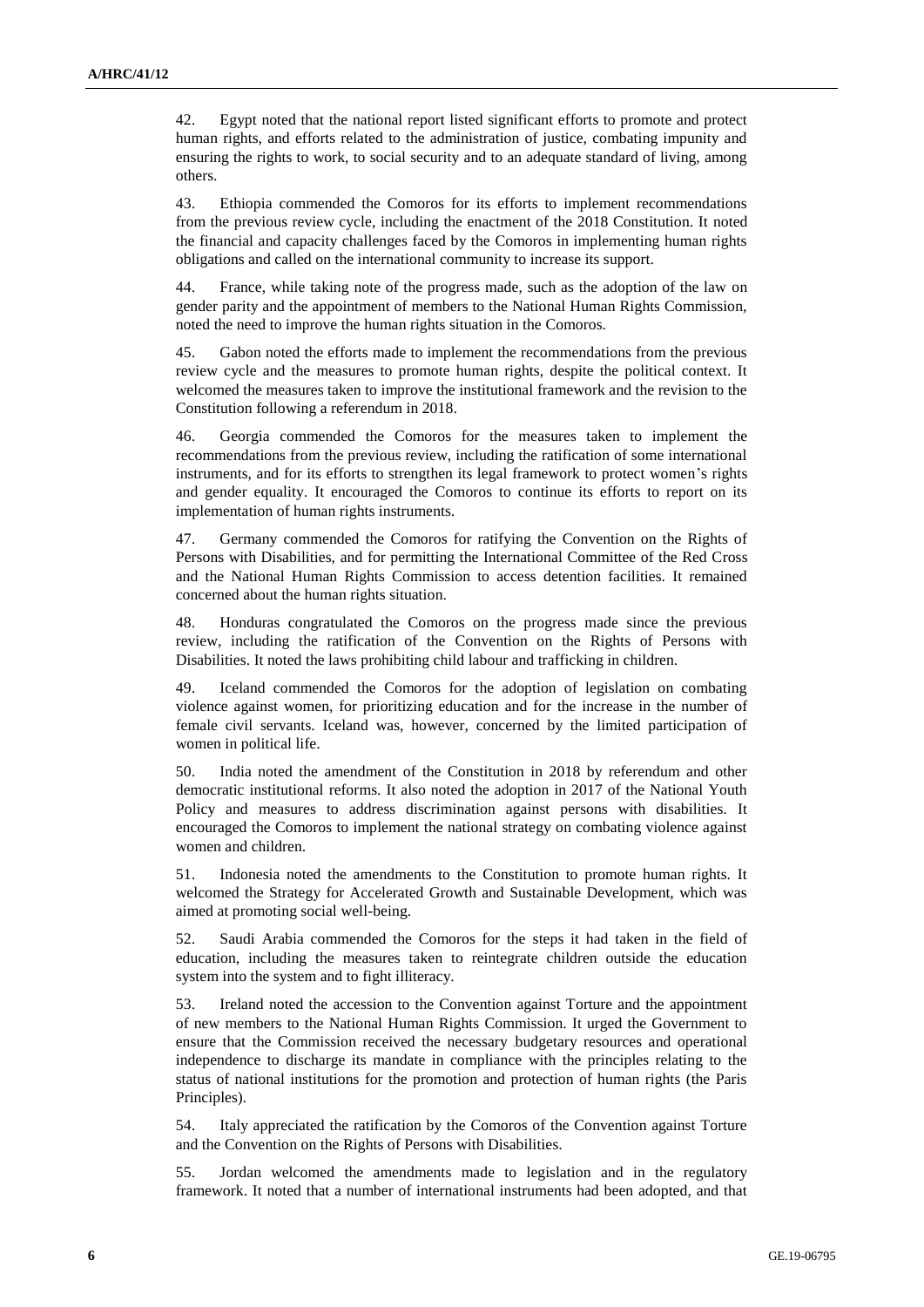plans and strategies had been implemented to improve the human rights situation, in accordance with international standards.

56. Kenya noted that the Comoros had signed or ratified several international instruments, including the Convention against Torture, as it had recommended previously.

57. Kuwait noted the significant progress made in the promotion of human rights and the development of the health, education, environment, energy and infrastructure sectors in order to give effect to the 2030 Agenda for Sustainable Development.

58. Latvia welcomed the measures taken by the Comoros to promote and protect human rights, including the visit to the Comoros of the Working Group on the use of mercenaries as a means of violating human rights and impeding the exercise of the right of peoples to self-determination.

59. Libya welcomed the measures taken by the Comoros to implement the recommendations made during the second review cycle, including the adoption of the law on combating violence against women and children. It encouraged the Comoros to continue with its efforts.

60. Madagascar welcomed the ratification of the Convention against Torture and the adoption of the laws on universal health coverage, on combating violence against women and children and on the promotion and protection of the rights of persons with disabilities.

61. Malaysia took note of the current challenges caused by the lack of trained healthcare personnel and health facilities. It welcomed the increase in the school enrolment rate for children, particularly girls, and the decrease in the illiteracy rate among young people.

62. Maldives welcomed the ratification of the Convention on the Rights of Persons with Disabilities. It was encouraged by the law on universal health coverage and the adoption in 2017 of the law on the social protection framework.

63. Mali welcomed the development of the Strategy for Accelerated Growth and Sustainable Development. It noted with satisfaction the progress made in the right to health, including the adoption of a national health policy and the adoption of a law on universal health coverage.

64. Mauritania praised the measures taken by the Comoros to implement the recommendations it had accepted from the previous review and welcomed the progress made, in particular regarding the right to a healthy and ecologically sound environment.

65. The Comorian delegation indicated that, under the 2001 Constitution and that of 2009, the President of the Union of the Comoros had the authority to propose constitutional amendments as he saw fit. With the aim of introducing changes to the Constitution, the President had convened the Assembly of the Union of the Comoros during this period. However, some members of the Assembly had refused to take part in the discussion. Those that had taken part in this process had accepted and approved the constitutional amendments.

66. The delegation emphasized that the amended Constitution of 2011 respected all human rights, including those of women and children. It also dealt with issues related to the work of the Human Rights Council.

67. The Government was actively endeavouring to amend its legislation so as to bring it into line with the new Constitution and human rights standards. The Comoros had also undertaken to ratify all the international instruments and efforts had been deployed in that respect.

68. In addition, the Government had taken measures to implement the right to education and social rights and to combat violence against women.

69. With regard to the State Security Court, the Government had initiated discussions to bring its operations into compliance with international standards or to abolish it.

70. Mauritius welcomed the inclusion of human rights in the new Constitution and commended the Comoros for the initiatives it had taken towards sustainable development,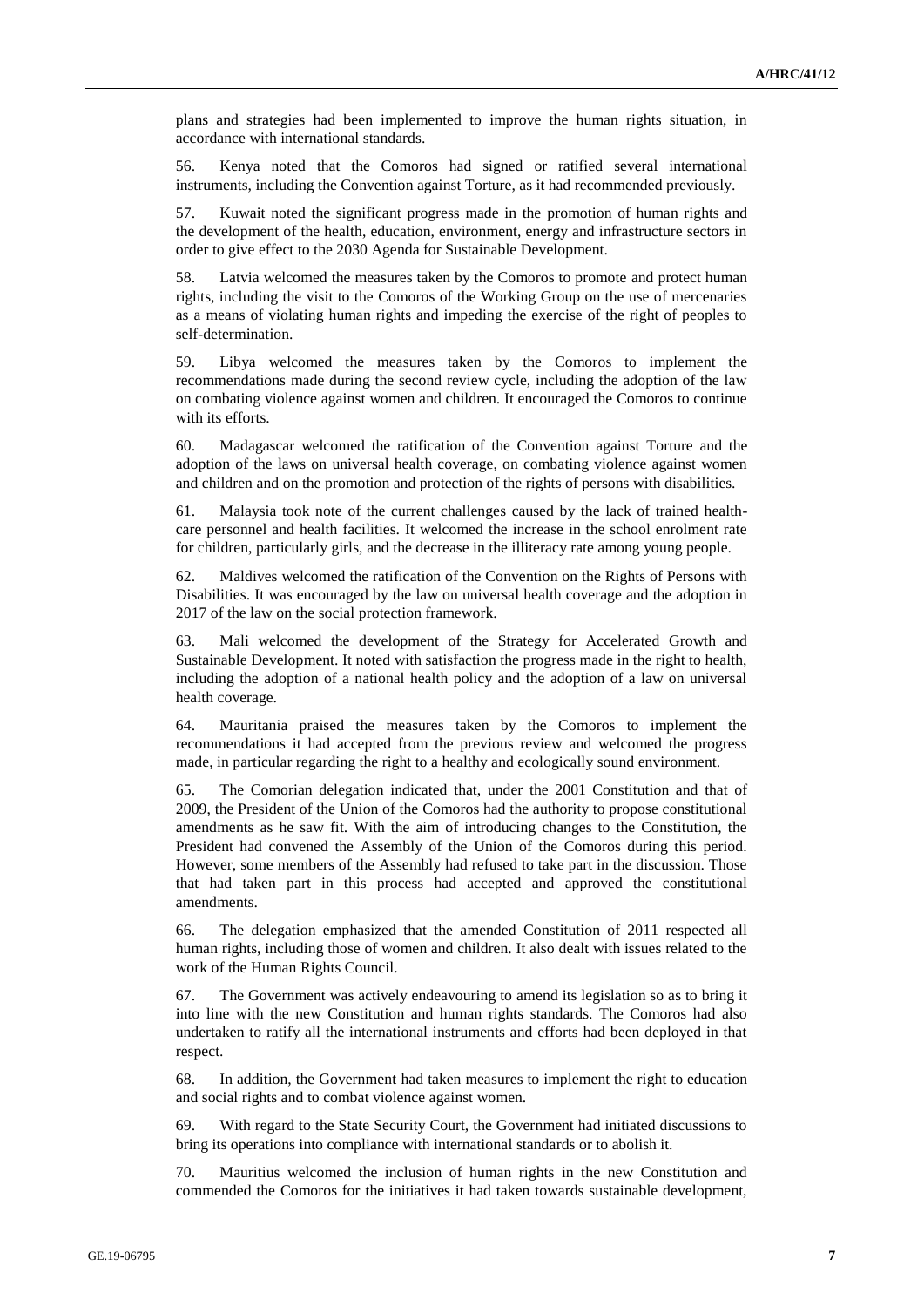in accordance with the Sustainable Development Goals, particularly concerning environmental protection and access to education and health.

71. Mexico welcomed the progress made by the Comoros since the previous review, including the ratification of the Convention on the Rights of Persons with Disabilities. It commended the Comoros for having revised the Strategy for Accelerated Growth and Sustainable Development in order to include the Sustainable Development Goals.

72. Montenegro welcomed the adoption of the new Constitution and encouraged the Comoros to continue working towards comprehensive promotion and protection of human rights. It noted the State's poor reporting record and encouraged it to strengthen its cooperation with OHCHR and the United Nations country team.

73. Morocco welcomed the Strategy for Accelerated Growth and Sustainable Development, the wider protection of women guaranteed under the new Constitution, the national strategy to combat violence against women and children, measures to protect the rights of persons with disabilities, and progress in access to education and health.

74. Mozambique welcomed the Constitutional reform of 2018, which had resulted in significant provisions concerning human rights. It commended the Comoros for its ratification of several human rights and related instruments, including the Paris Agreement on climate change and the Minamata Convention on Mercury.

75. Namibia welcomed the revision of the Constitution in 2018, the development of the Strategy for Accelerated Growth and Sustainable Development and the national health policy 2015–2024. It urged development partners to continue assisting the Comoros.

76. The Netherlands commended the Comoros for the improvements it had made in the electoral process, but remained concerned about limitations to fundamental freedoms. It was particularly concerned about the lack of women's participation in public and political life, and about the rights of lesbian, gay, bisexual, transgender and intersex persons.

77. Nigeria was encouraged by the measures adopted by the Comoros to protect the rights of women and children. It commended the Comoros for ensuring the provision of quality health-care services and for its efforts to ensure the enjoyment of the right to education.

78. Oman applauded the efforts of the Comoros to develop the national framework for human rights, in particular the law on combating violence against women and children and the law on the promotion and protection of the rights of persons with disabilities.

79. The Philippines was pleased to note that the revised Constitution included a stronger emphasis on the promotion and protection of human rights. It commended the Comoros for adopting the Strategy for Accelerated Growth and Sustainable Development, which integrated a solid framework for environmental protection and climate change.

80. Portugal commended the Comoros for its adoption of a national strategy to combat violence against women and children, its development of educational programmes to eradicate illiteracy and its increasing efforts to prevent HIV/AIDS.

81. Qatar noted the measures taken to implement the recommendations received by the Comoros during the previous review, including the ratification of the Convention on the Rights of Persons with Disabilities. It appreciated the adoption of the Strategy for Accelerated Growth and Sustainable Development and the strengthening of the education system.

82. Rwanda commended the Comoros for its efforts to promote and protect human rights in a challenging security and socioeconomic context and welcomed the positive steps to implement the recommendations received at its previous universal periodic review.

83. Iraq welcomed the inclusion of the rights of citizens in the 2018 Constitution. It applauded the adoption of the Strategy for Accelerated Growth and Sustainable Development and commended the Comoros for its accession to various human rights conventions.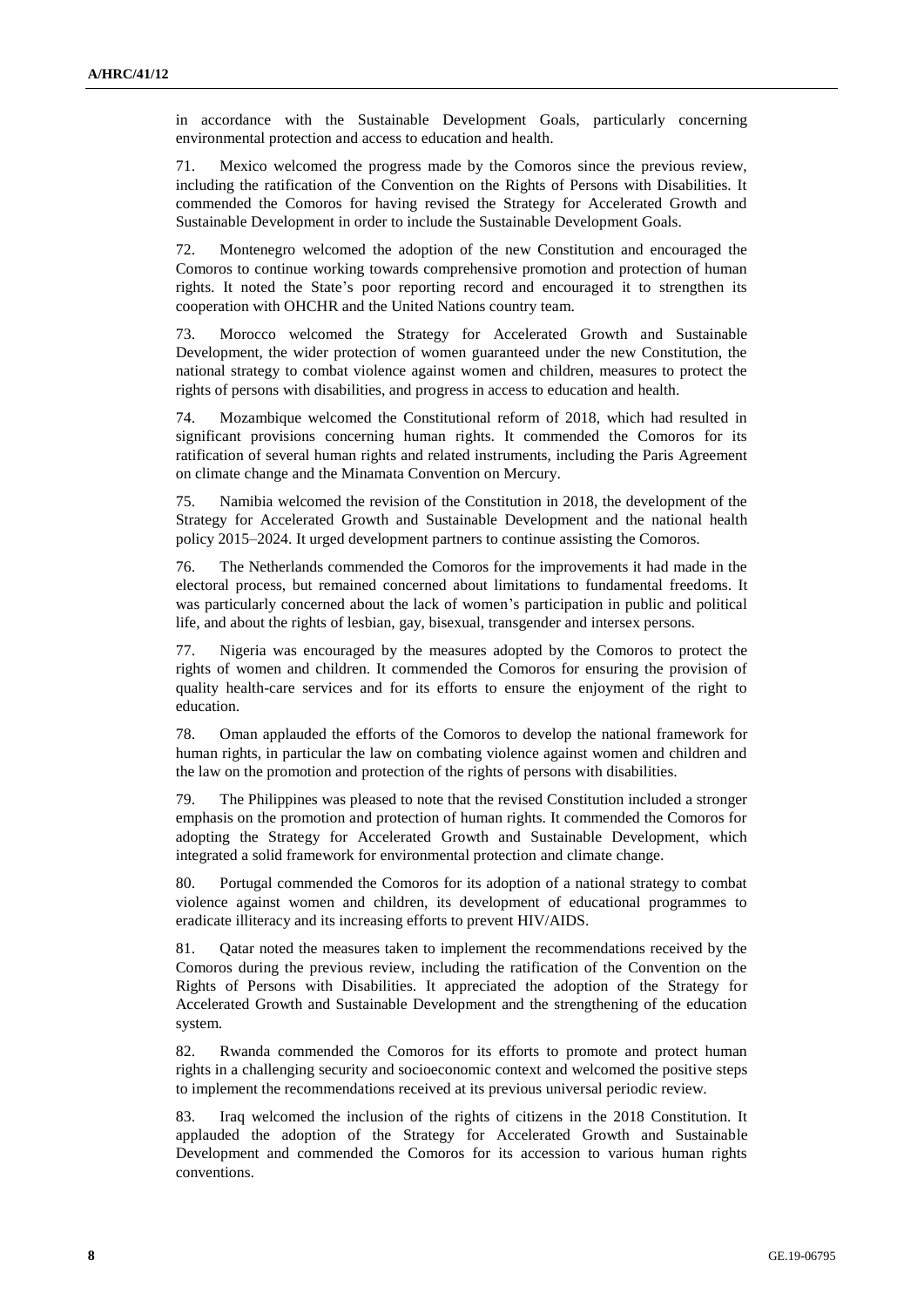84. Senegal acknowledged the efforts of the Comoros to improve its human rights situation, as demonstrated by the revision of the Constitution in 2018, which included a chapter on human rights. It welcomed the legislative and institutional efforts made in order to implement the recommendations received during the previous universal periodic review.

85. Seychelles commended the Comoros for acceding to the Convention on the Rights of Persons with Disabilities and the Convention against Torture.

86. Slovenia noted the ratification of international instruments by the Comoros, such as the Convention on the Rights of Persons with Disabilities and several International Labour Organization (ILO) conventions. Slovenia was concerned by the persistence of sexual violence, sexual harassment and child marriage.

87. South Africa welcomed the fact that, since the country's transition to democracy, including in its revised Constitution of July 2018, the Comoros had on various occasions proclaimed its commitment to the universal principles of promoting, protecting and respecting human rights.

88. Spain commended the Comoros for the legislation it had adopted recently, including the law on combating violence against women and children, the law on the promotion and protection of the rights of persons with disabilities and the law on combating child labour.

89. The State of Palestine commended the Comoros for its commitment to promoting and protecting human rights in the country, welcomed the measures it had taken to improve education, including the interim plan for 2013–2015, and hailed the efforts it had made in the health sector.

90. The Sudan welcomed the efforts the Comoros had made to protect and promote human rights. It applauded the ratification of a number of relevant international instruments, such as the Paris Agreement on climate change, noting that the environment was a major component of human rights promotion.

91. Togo welcomed the ratification by the Comoros of several treaties and its adoption of legislation to promote and protect the rights of women, children and persons with disabilities. It was, however, concerned at the absence of an institutional system to follow up on recommendations made by international human rights mechanisms.

92. Tunisia expressed appreciation for the legislation the Comoros had adopted since the previous review cycle to support the legislative and institutional human rights framework. It welcomed the 2018 constitutional amendment and the State's accession to the Convention against Torture.

93. Turkey welcomed the efforts the Comoros had made to promote and protect human rights. It encouraged the Government to take steps with a view to improving school attendance rates and to strive to ensure equal access to education.

94. Ukraine welcomed the accession of the Comoros to several human rights treaties, its efforts to introduce educational programmes and a national youth policy, to improve healthcare services and to eradicate illiteracy. It urged the Government and the opposition to resume a dialogue on the constitutional process and on upholding the rule of law.

95. The United Arab Emirates noted with satisfaction the importance attached to women's rights and empowerment, which was an excellent step towards gender equality. Such efforts should be further enhanced.

96. The United Kingdom of Great Britain and Northern Ireland praised the ratification of several human rights treaties and urged the Comoros to accede to the Optional Protocol to the Convention against Torture. It was concerned about restrictions on media freedom and regretted that the death penalty had not been abolished.

97. The United States of America expressed concern at the attempt to proceed with elections in early 2019, the reports of arrests and detention of opposition leaders and the fact that no effective steps had been taken to date to combat human trafficking, particularly forced child labour.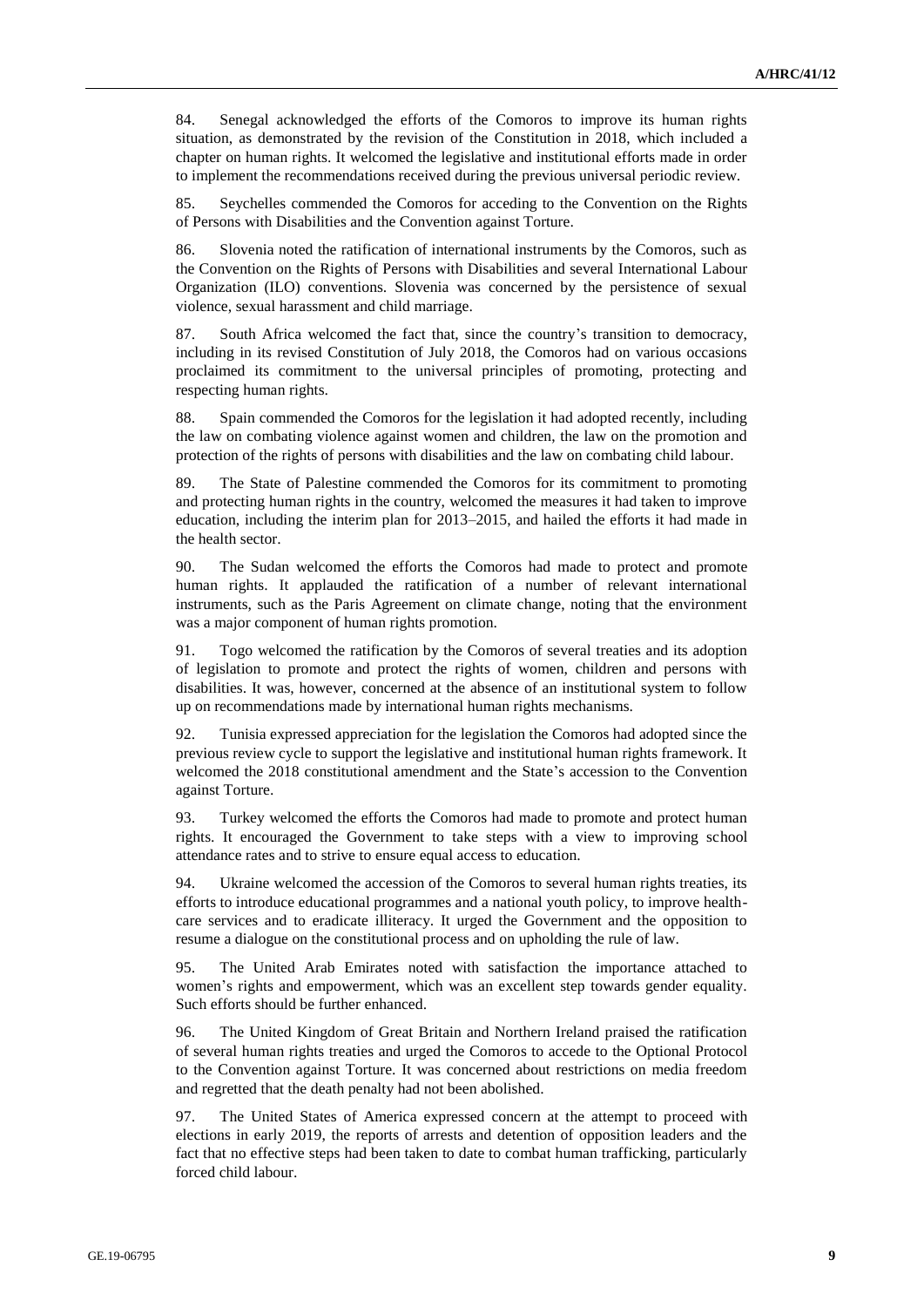98. Uruguay welcomed the ratification of the Convention against Torture and the Convention on the Rights of Persons with Disabilities and the fact that the new Constitution included an entire chapter on human rights. It encouraged the Comoros to continue working in a similar vein.

99. The Bolivarian Republic of Venezuela noted that the new Constitution was highly innovative and appreciated the measures the Comoros had taken to extend access to education and health services, to train teachers for primary and secondary schools and to introduce universal health coverage and general health insurance.

100. Yemen noted that the Comoros had taken important measures in legislation and development, despite the challenges in the area of human rights. It welcomed the achievements in education, health, the empowerment of women and youth and the fact that the new Constitution was focused on human rights.

101. Zimbabwe praised the Comoros for the adoption of the Strategy for Accelerated Growth and Sustainable Development 2018–2021, which included extended access to quality education and health, decent work, social protection, water and sanitation.

102. Albania commended the Comoros for the steps it had taken to strengthen human rights, including its accession to the Convention against Torture. It urged the Comoros to intensify its efforts to combat discrimination and violence against women and children.

103. Algeria welcomed the adoption of the law on combating violence against women and children and the law on the promotion and protection of the rights of persons with disabilities. It applauded the ratification of the Convention on the Rights of Persons with Disabilities and the ILO conventions.

104. Angola noted the efforts made by the Comoros to strengthen cooperation with the human rights mechanisms at a time when the stability of State institutions had faced some difficulties. It encouraged the Comoros to comply with its international obligations.

105. Argentina welcomed the presentation of the report of the Comoros and congratulated the Comoros on its ratification of the Convention on the Rights of Persons with Disabilities.

Armenia acknowledged the revision of the Constitution in July 2018, the Strategy for Accelerated Growth and Sustainable Development 2015–2019 and measures to promote the right to health and combat violence against women and children. It was, however, concerned by the low quality of health services.

107. Australia welcomed the establishment of the National Human Rights Commission and urged the Comoros to ensure the compliance of the Commission with the Paris Principles. Australia was concerned by reports of limitations on freedom of expression and assembly, of long periods of detention and poor prison conditions in the Comoros.

108. Benin noted with satisfaction that the Comoros had acceded to several international human rights instruments. It welcomed the legislative and institutional reforms adopted by the Comoros, particularly regarding the access of women to different public positions, to justice and to health services.

109. The Comorian delegation stated that there were no political prisoners in the Comoros and that no one had been detained or arrested by reason of the exercise of their freedom of expression, which was guaranteed by law and in practice. However, the Criminal Code stipulated that certain types of statement were punishable. For that reason, some individuals could be brought before the courts. According to the delegation, the persons who were incarcerated had committed serious offences and their detention was unrelated to their political convictions. In the case of attacks against public officials or attempted coups, the Government was obliged to bring those responsible to justice. Thus, the State Security Court had handed down decisions for the imprisonment of perpetrators of crimes, and the media had had unrestricted access to the procedure, while ordinary citizens had been able to follow the hearings outside the court, in particular via the Internet. In addition, the accused had exercised their right to legal aid and the court proceedings had been transparent.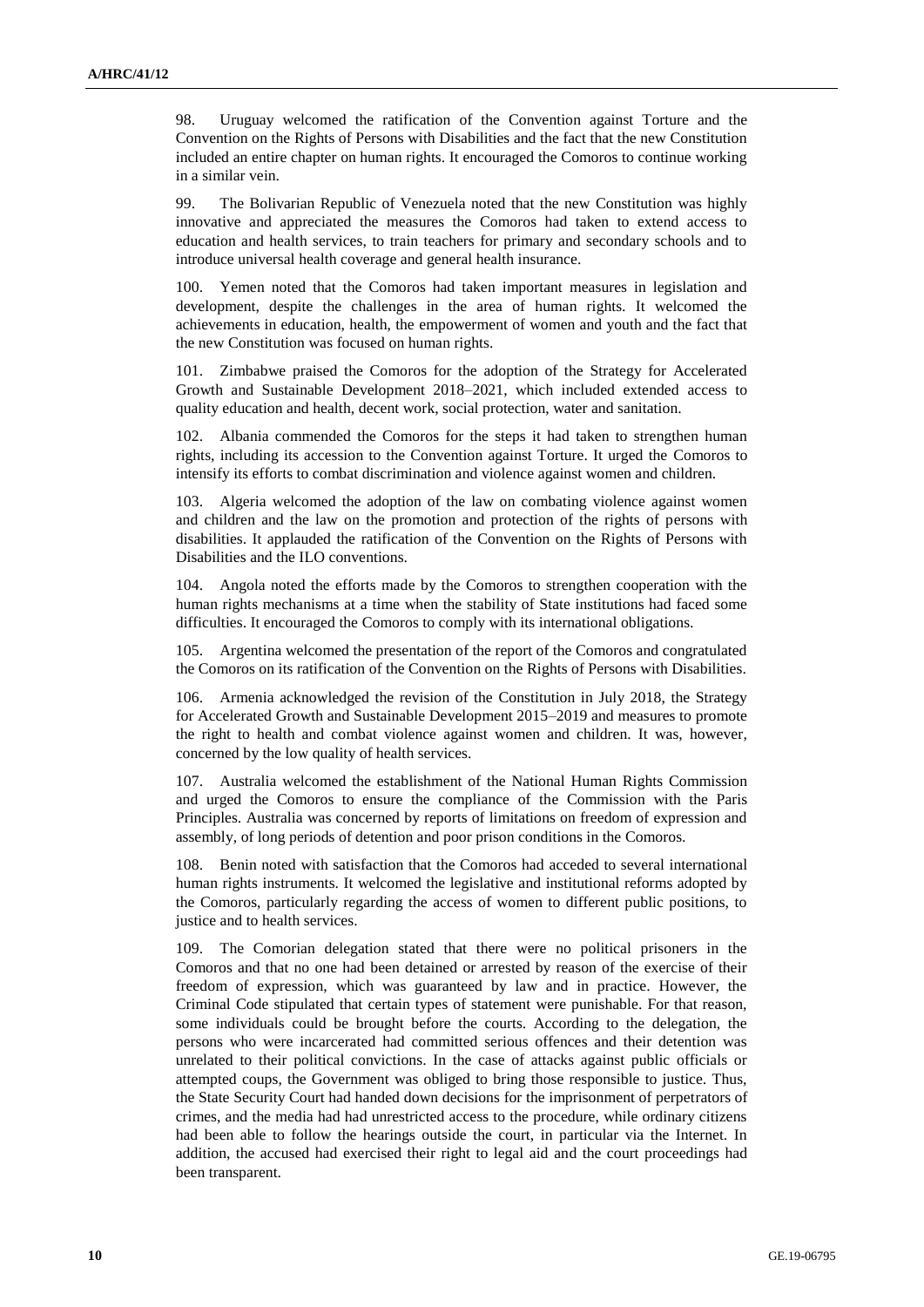110. The Constitutional Court, for its part, had not been abolished, but its structure had been changed. Previously, the Court had been composed of non-professional judges, appointed by different public bodies. It was currently made up of competent and experienced judges and was based in the Supreme Court.

111. Regarding early marriage, the Family Code had formally prohibited marriage before the age of majority, which was set at 18 years. Moreover, the law on marriage had made it obligatory for marriages to be performed by a judge.

112. With regard to the constitutional reform, the delegation recalled that the reform had been preceded by a national conference open to the general public. Moreover, the proceedings of the conference had been published.

113. Freedom of assembly and association, the right to hold peaceful demonstrations, and freedom of the press were guaranteed. The Comoros was the top-ranked country for press freedom in the Arab world.

114. On the basis of all the recommendations received, the Government had endeavoured to consolidate its social policy in favour of children, women and persons with disabilities. Parents and schoolteachers did not administer corporal punishment, which remained an exceptional phenomenon.

115. Trafficking in persons was not a major challenge for the Comoros given its status as an island group. However, the international spotlight placed on this issue had led the Comoros to look at it more closely.

116. The Comoros took note of the relevant recommendations it had received and attached particular importance to following up on those recommendations.

117. Lastly, the head of the delegation thanked all the delegations for their support and encouragement.

## **II. Conclusions and/or recommendations**

118. **The recommendations formulated during the interactive dialogue/listed below have been examined by the Comoros and enjoy the support of the Comoros:**

118.1 **Ratify the [International Covenant on Economic, Social and Cultural](https://www.ohchr.org/EN/ProfessionalInterest/Pages/CESCR.aspx)  [Rights](https://www.ohchr.org/EN/ProfessionalInterest/Pages/CESCR.aspx) and the [International Covenant on Civil and Political Rights](https://www.ohchr.org/EN/ProfessionalInterest/Pages/CCPR.aspx) (Cabo Verde) (Canada) (Iceland) (Mauritius) (Spain) (Ukraine) (United Kingdom of Great Britain and Northern Ireland); Ratify the International Covenant on Civil and Political Rights and the International Covenant on Economic, Social and Cultural Rights, which the Comoros signed in 2008 (Italy); Become a party to the International Covenant on Civil and Political Rights and the International Covenant on Economic, Social and Cultural Rights (Seychelles);**

118.2 **Continue to strengthen the legal framework for the promotion and protection of human rights by ratifying the International Covenant on Economic, Social and Cultural Rights and the International Covenant on Civil and Political Rights (Ireland);**

118.3 **Consider completing the ratification processes relating to the International Covenant on Civil and Political Rights as well as the International Covenant on Economic, Social and Cultural Rights (Kenya);**

118.4 **Speed up the ratification of pending human rights instruments, in particular the [International Covenant on Civil and Political Rights](https://www.ohchr.org/EN/ProfessionalInterest/Pages/CCPR.aspx) and the [International Covenant on Economic, Social and Cultural Rights](https://www.ohchr.org/EN/ProfessionalInterest/Pages/CESCR.aspx) (Chile);**

118.5 **Take the necessary steps to conclude the ratification process of the [International Covenant on Civil and Political Rights,](https://www.ohchr.org/EN/ProfessionalInterest/Pages/CCPR.aspx) and ensure its full implementation (Brazil);**

118.6 **Ratify the International Covenant on Civil and Political Rights (Slovenia);**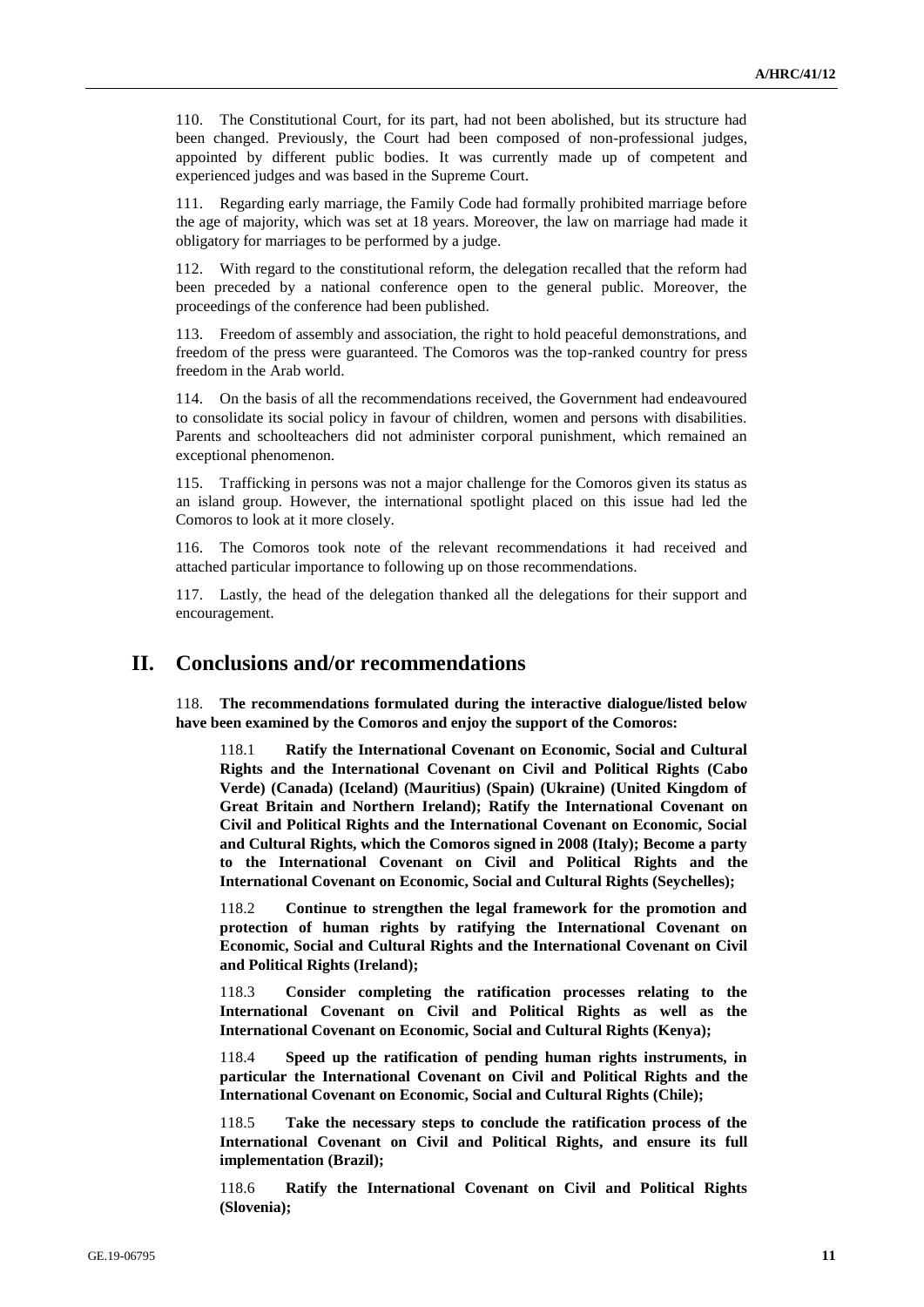118.7 **Adopt the Optional Protocol to the International Covenant on Economic, Social and Cultural Rights and the Optional Protocol to the Convention on the Rights of the Child on a communications procedure (Portugal);**

118.8 **Consider the possibility of ratifying the International Covenant on Economic, Cultural and Social Rights (Tunisia);**

118.9 **Formally abolish the death penalty and accede to the International Covenant on Civil and Political Rights and its Second Optional Protocol (Australia);**

118.10 **Ratify the Second Optional Protocol to the International Covenant on Civil and Political Rights (Croatia) (Germany);**

118.11 **Adopt a de jure moratorium on the death penalty and sign and ratify the Second Optional Protocol to the International Covenant on Civil and Political Rights (Portugal);**

118.12 **Abolish the death penalty and consider ratifying the Second Optional Protocol to the International Covenant on Civil and Political Rights, aiming at the abolition of the death penalty (Uruguay);**

118.13 **Adopt a new criminal code which provides for the abolition of the death penalty and ratify the Second Optional Protocol to the International Covenant on Civil and Political Rights (Albania);**

118.14 **Ratify the Optional Protocol to the Convention against Torture and Other Cruel, Inhuman or Degrading Treatment or Punishment (Benin) (Denmark) (Iceland) (Spain) (Ukraine);**

118.15 **Ratify the Optional Protocol to Convention on the Elimination of All Forms of Discrimination against Women (Denmark);**

118.16 **Ratify the International Covenant on Civil and Political Rights and the Convention on the Elimination of All Forms of Discrimination against Women (Botswana);**

118.17 **Step up efforts to eliminate all forms of discrimination and violence against women and consider ratifying the Optional Protocol to the Convention on the Elimination of All Forms of Discrimination against Women (Uruguay);**

118.18 **Adhere to international legal instruments to which this country is not yet party, especially the Optional Protocol to the Convention on the Elimination of All Forms of Discrimination against Women (Gabon);**

118.19 **Consider taking steps towards ratification of more core human rights conventions, including the International Convention on the Protection of the Rights of All Migrant Workers and Members of Their Families (Philippines);**

118.20 **Ratify the International Convention on the Protection of the Rights of All Migrant Workers and Members of Their Families (Benin);**

118.21 **Ratify the Convention against Discrimination in Education of the United Nations Educational, Scientific and Cultural Organization (Ukraine);**

118.22 **Ratify the Protocol to Prevent, Suppress and Punish Trafficking in Persons, Especially Women and Children, supplementing the United Nations Convention against Transnational Organized Crime (Albania);**

118.23 **Approve the bill in the National Assembly to ratify the Protocol to Prevent, Suppress and Punish Trafficking in Persons, Especially Women and Children, supplementing the United Nations Convention against Transnational Organized Crime, and consider ratifying the ILO Protocol of 2014 to the Forced Labour Convention, 1930 (United Kingdom of Great Britain and Northern Ireland);**

118.24 **Continue efforts to ratify international instruments (Morocco);**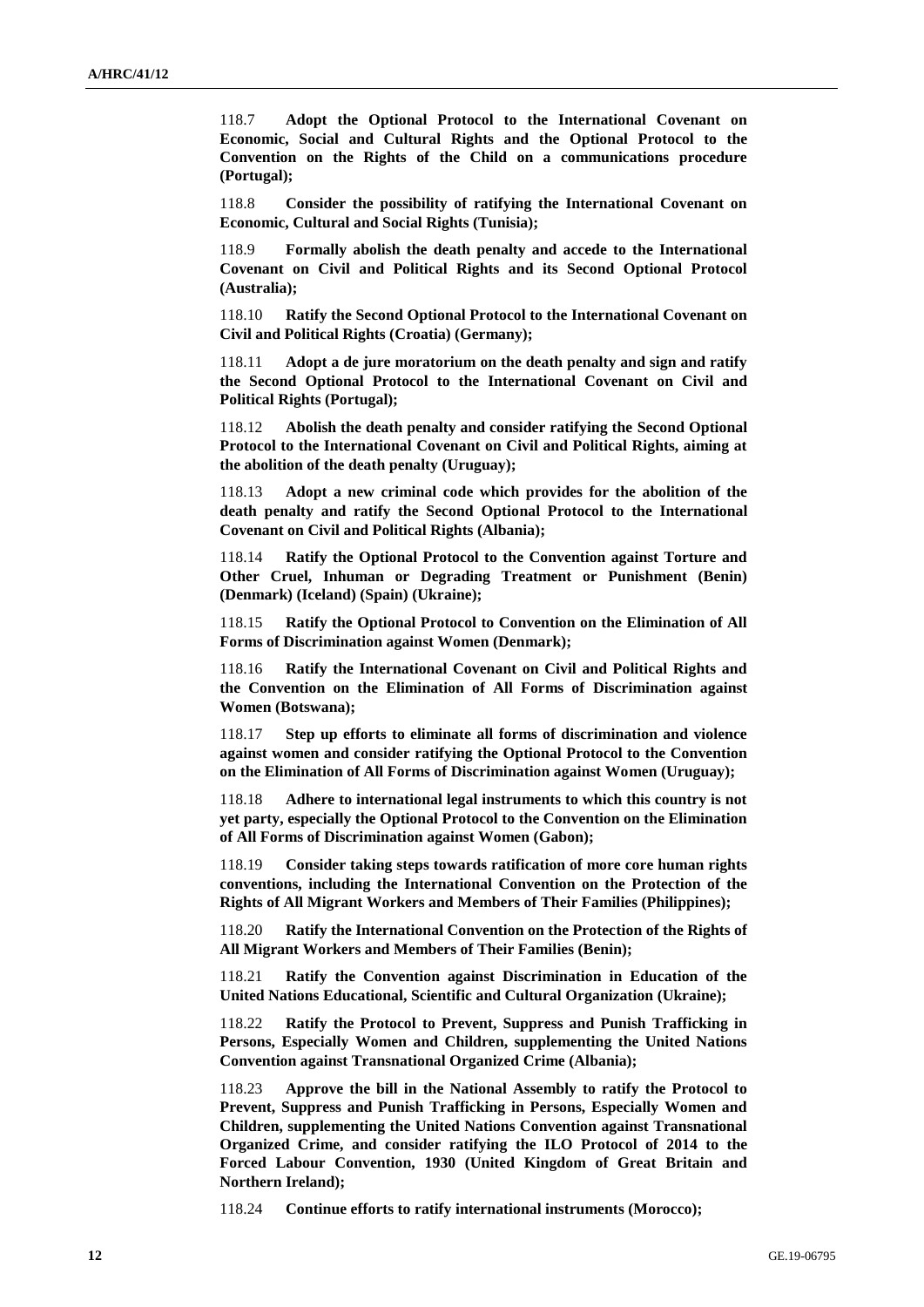118.25 **Establish an institutional system to follow up on recommendations of human rights mechanisms and bodies (Mexico);**

118.26 **Ratify the International Covenant on Civil and Political Rights (Montenegro);**

118.27 **Take further measures to live up to the commitment to the international human rights mechanisms (Iraq);**

118.28 **Continue efforts to implement the recommendations of the previous universal periodic review cycle (Sudan);**

118.29 **Strengthen cooperation with United Nations human rights mechanisms and consider extending a standing invitation to all United Nations special procedures (Georgia);**

118.30 **Consider the extension of a standing invitation to all special procedure mandate holders of the Human Rights Council (Latvia);**

118.31 **Set up a national mechanism on reporting and follow-up, as well as a national body to coordinate the reports on human rights and the Sustainable Development Goals in a comprehensive manner (Cabo Verde);**

118.32 **Request technical assistance from relevant mechanisms to strengthen the country's capacity under the first three Sustainable Development Goals (Angola);**

118.33 **Enhance partnerships with international donors in view of technical and financial assistance (Togo);**

118.34 **Provide adequate human and financial resources to the institutions responsible for follow-up to the recommendations and other shortcomings (Kenya);**

118.35 **Strengthen institutions for the promotion and protection of human rights (Botswana);**

118.36 **Establish a plan on human rights recommendations aligned with the Sustainable Development Goals which incorporates all accepted recommendations (Cabo Verde);**

118.37 **Use the third cycle recommendations to generate data that can support both the implementation of the Sustainable Development Goals and the improvement of human rights (Cabo Verde);**

118.38 **Strengthen the National Commission for Human Rights and Freedoms to operate and monitor international commitments (Indonesia);**

118.39 **Pursue efforts to ensure the proper functioning and full independence of the National Commission for Human Rights and Freedoms, in accordance with the Paris Principles (Djibouti);**

118.40 **Accelerate efforts for the re-establishment of the National Commission for Human Rights and Freedoms, ensuring its independence and autonomy in accordance with the Paris Principles (Mexico);**

118.41 **Strengthen efforts to restore the National Commission for Human Rights and Freedoms (Namibia);**

118.42 **Ensure the compliance of the National Human Rights Commission's work with the Paris Principles (Qatar);**

118.43 **Take concrete measures to establish a national human rights commission in line with the Paris Principles (Rwanda);**

118.44 **Speed up the process of appointing the members of the National Commission for Human Rights and Freedoms and provide this structure with adequate financial means (Senegal);**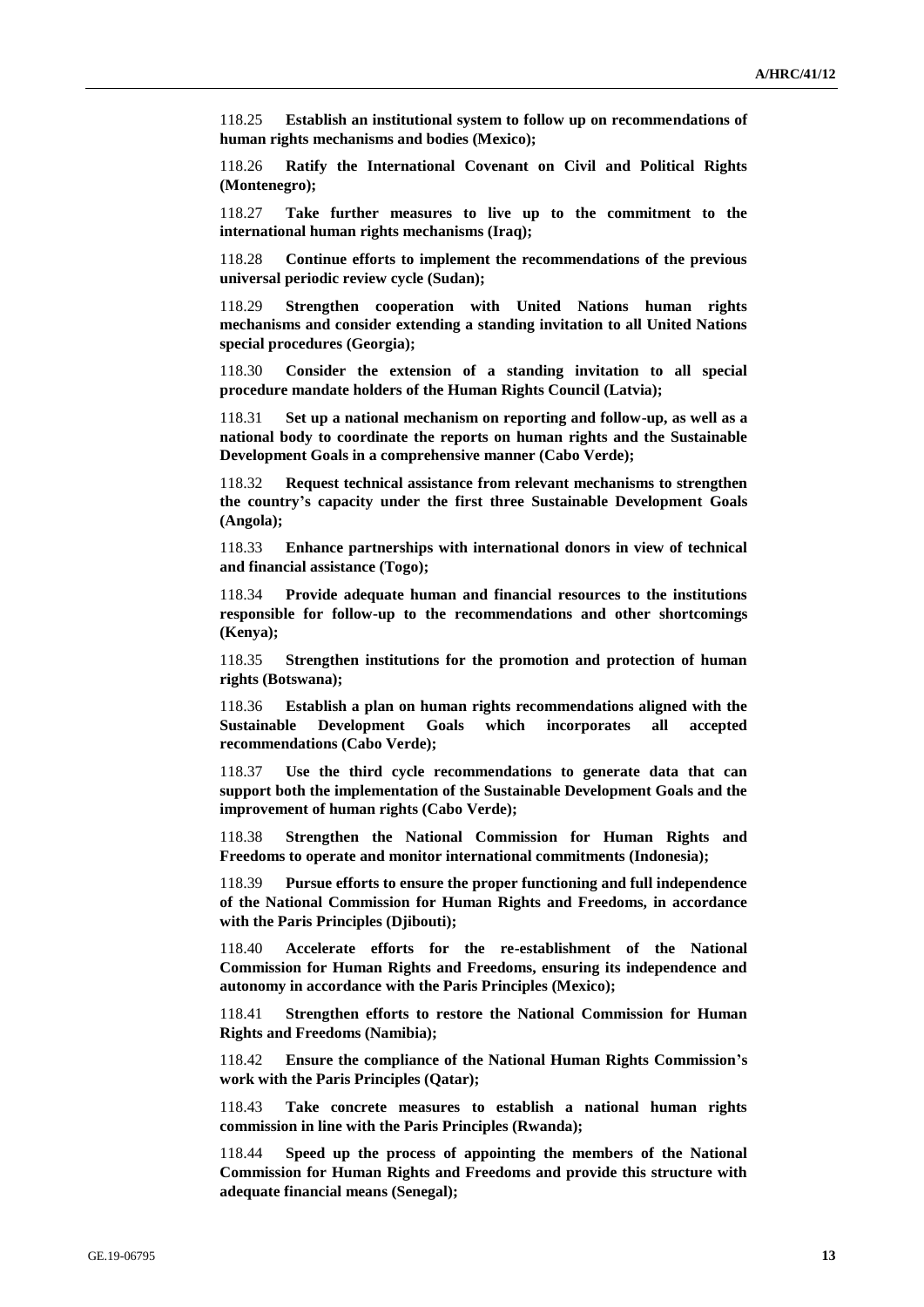118.45 **Enable the National Human Rights Commission to fulfil its role (Sudan);**

118.46 **Appoint new members and take the necessary steps to ensure the effective functioning of the National Commission for Human Rights and Freedoms (Togo);**

118.47 **Continue its efforts to activate the role of the National Human Rights Commission (Yemen);**

118.48 **Make the necessary arrangements for the National Human Rights Commission to hold its inaugural meeting and to benefit from the means necessary for its regular operation (France);**

118.49 **Keep mobilizing resources and seek the necessary international support to enhance its capacity to protect and promote human rights (Nigeria);**

118.50 **Adopt measures in order to eliminate all forms of discrimination (Brazil);**

118.51 **Take specific measures to ensure freedom of religion and belief by prohibiting the implementation of discriminatory administrative measures against the practice of minority religions (Angola);**

118.52 **Harmonize the legislation on freedom of religion with international standards and put an end to all forms of reprisals against religious minorities (Mexico);**

118.53 **Allow opposition groups and persons belonging to religious minorities to exercise, without any limitations, their right to peaceful assembly (Netherlands);**

118.54 **Implement measures in the area of climate change and related disaster risk reduction, ensuring a human rights-based approach, the incorporation of a gender perspective and the prioritization of vulnerable groups (Chile);**

118.55 **Continue to implement national development plans, promote sustainable economic and social development and improve people's living standard (China);**

118.56 **Intensify its efforts in engaging stakeholders and the public in policy discussions and programmes on climate change and disaster risk reduction and management (Philippines);**

118.57 **Abolish the death penalty (Cabo Verde);**

118.58 **Establish a moratorium on executions with a view to the abolition of the death penalty and, in the short term, reduce the number of offences punishable by the death penalty (France);**

118.59 **Step up efforts to improve the penitentiary infrastructure and prison conditions to bring them into line with international standards (Mauritius);**

118.60 **Abolish the death penalty (Montenegro);**

118.61 **Accelerate the process that will lead to the abolition of the death penalty (Mozambique);**

118.62 **Take further measures to prohibit all forms of slavery and provide further psychological support to victims of trafficking in persons (Oman);**

118.63 **Take concrete measures to introduce a de jure moratorium on the use of the death penalty with a view to its total abolition (Rwanda);**

118.64 **Continue its endeavours in working towards the abolition of the death penalty (South Africa);**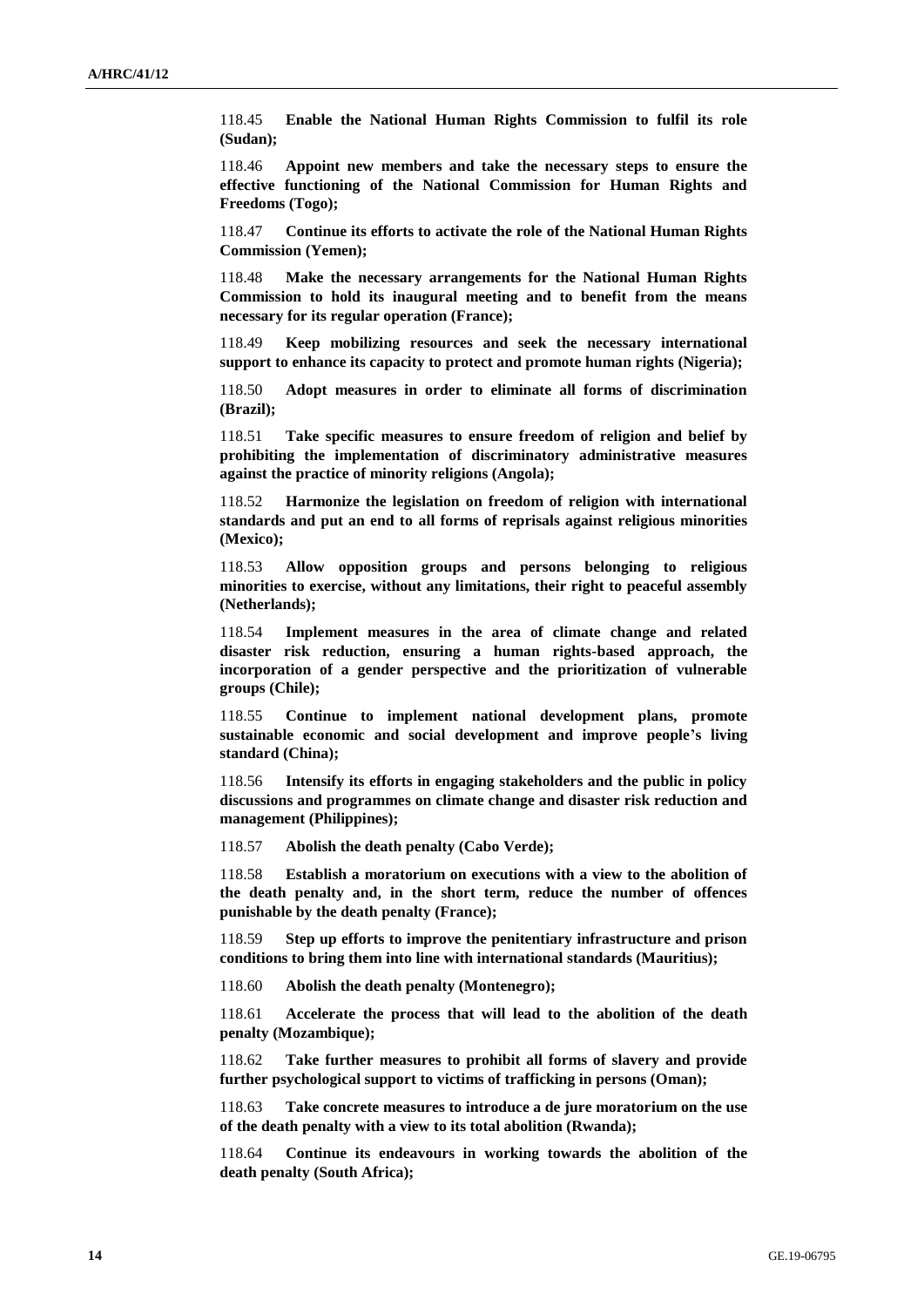118.65 **Continue its policy of not implementing the death penalty, reform its legislation by reducing the number of criminal offences liable to the death penalty, and continue the internal debate with a view to the complete abolition of the death penalty (Spain);**

118.66 **Investigate and put an end to any cases of arbitrary detention and torture, including those against members of the opposition (Spain);**

118.67 **Consider abolishing the death penalty (Ukraine);**

118.68 **Respect laws which prohibit arbitrary detention and guarantee a fair trial without undue delay, and ensure the right to appeal (United States of America);**

118.69 **Review the rights of detainees to ensure they meet international standards (Australia);**

118.70 **Improve detention conditions, in particular regarding food and sanitation (Central African Republic);**

118.71 **Improve conditions in prisons such as on detention, administration and the independence of monitoring mechanisms (Kenya);**

118.72 **Mobilize resources to improve the prison system in general, and detention conditions in particular (Ethiopia);**

118.73 **Continue holding training courses for the police and army officers on human rights concepts (Jordan);**

118.74 **Bring all detention facilities into compliance with the international standards in force in this area (Mali);**

118.75 **Improve the prison conditions of women and children in the country (United Arab Emirates);**

118.76 **Streamline existing training courses to raise awareness of human rights among public officials and the population at large (Zimbabwe);**

118.77 **Take legislative and regulatory provisions to ensure that the Constitutional Section of the Supreme Court is able to fulfil its functions, and to ensure its independence, particularly with regard to its electoral jurisdiction (France);**

118.78 **Identify alternatives to the State Security Court, in consultation with all relevant actors, in accordance with the rights of the defence (France);**

118.79 **Provide training for judges and lawyers on international standards on criminal justice (Jordan);**

118.80 **Continue to make effective contributions to the fight against corruption and continue to improve access to and the effectiveness of public justice services (Libya);**

118.81 **Restore the Constitutional Court with all the functions that were granted to it by the legal system, and urgently appoint the judges necessary for its proper operation (Mexico);**

118.82 **Conduct various campaigns to overcome obstacles to the consolidation of the rule of law (Iraq);**

118.83 **Take effective steps to combat corruption and improve transparency in relation to public activities (Spain);**

118.84 **Adopt the measures necessary for the strengthening of democracy and the rule of law, in order to allow the normal functioning of the State in accordance with the articles 2 and 3 of the International Covenant on Civil and Political Rights (Angola);**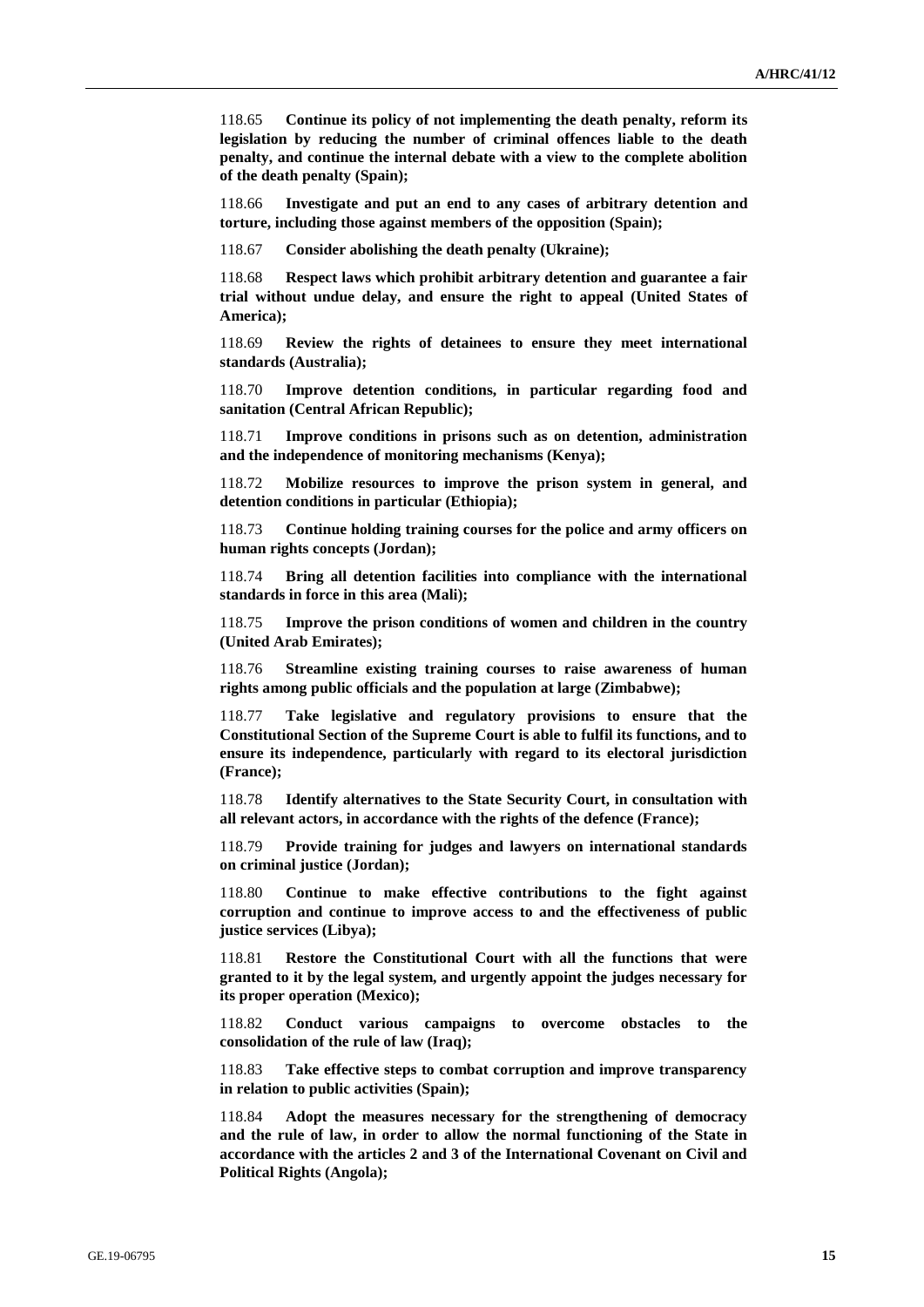118.85 **Conduct a justice reform to ensure that all citizens have access to the justice system (Ukraine);**

118.86 **Ensure an inclusive consultation on the constitutional reform, and authorize demonstrations or peaceful assemblies and the existence of an open media, without any fear of arbitrary or violent arrests (Canada);**

118.87 **Reinforce parity between men and women, particularly in access to registered and elective positions, and take the necessary steps to ensure that the law of 22 June 2017 can be applied in the forthcoming elections (France);**

118.88 **Provide support to the work of the National Council for the Press and Audiovisual Media (Indonesia);**

118.89 **Protect and promote freedom of expression, association and peaceful assembly in order to create a safe environment favourable to national political life (Italy);**

118.90 **Refrain from censorship of the press and allow journalists to carry out their work without fear of repercussions (Netherlands);**

118.91 **Guarantee freedom of assembly, especially with regard to the legitimate activity of political parties, as well as freedom of speech and worship (Spain);**

118.92 **Address restrictions on media freedom by establishing robust mechanisms to ensure greater pluralism of views in mainstream and online media (United Kingdom of Great Britain and Northern Ireland);**

118.93 **Abide by the country's Constitution and existing laws governing elections (United States of America);**

118.94 **Respect and protect democratic freedoms, uphold democratic principles, including the rule of law, and refrain from escalating existing political tensions, including in the run-up to and conduct of proposed elections (Australia);**

118.95 **Scale up efforts to eradicate trafficking in persons (Central African Republic);**

118.96 **Continue efforts to combat trafficking in human beings, especially the exploitation of women and children, by further strengthening the fight against traffickers (Djibouti);**

118.97 **Ensure that the national law on the elimination of trafficking in persons complies with international legal standards (Madagascar);**

118.98 **Continue efforts to strengthen the right to work (Egypt);**

118.99 **Continue efforts to promote gender equality and equal opportunities in employment and decision-making (Tunisia);**

118.100 **Continue efforts to promote decent work, social protection of youth and sport (Saudi Arabia);**

118.101 **Ensure the full implementation of economic, social and cultural rights, as entailed in the 2018 Constitution, and ensure their justiciability (South Africa);**

118.102 **Continue developing actions to achieve greater progress in reducing poverty (Cuba);**

118.103 **Continue working on the improvement of health and education services, for a better standard of living for its population, the reduction of infant mortality, and the increase of school enrolment rates (Cuba);**

118.104 **Improve prison conditions, inter alia, by ensuring basic living conditions, namely food, medical support, access to drinking water and sanitation, and by taking measures against overcrowding of prisons.**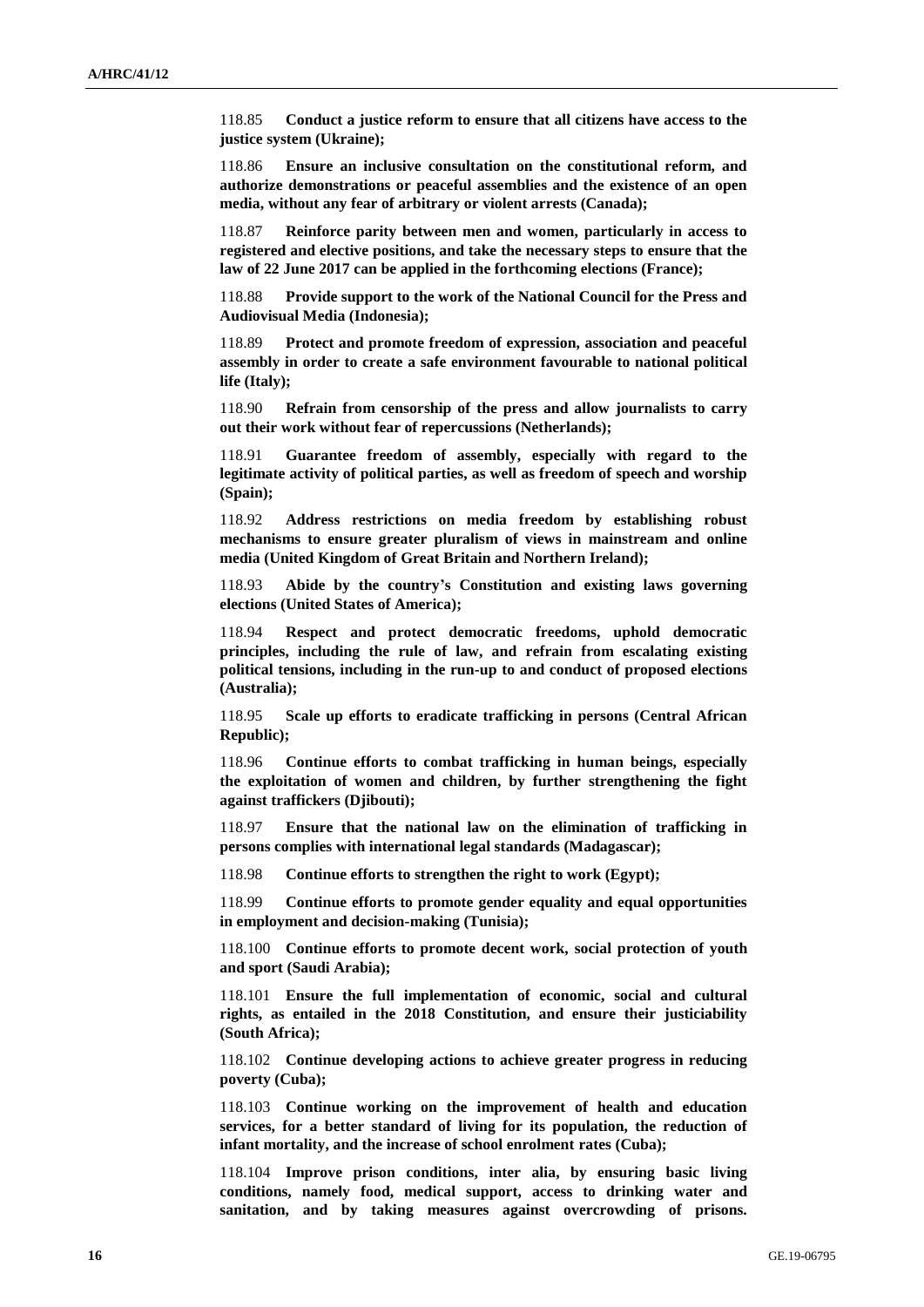**Furthermore, ensure that the maximum period of four months for pretrial detention prescribed by law is not exceeded and that juveniles and adults are accommodated in separate detention facilities (Germany);**

118.105 **Continue efforts aimed at facilitating access to water (Mauritania);**

118.106 **Continue to strengthen social policies and human rights policies to increase the quality of life of its people, particularly the most vulnerable sectors (Bolivarian Republic of Venezuela);**

118.107 **Continue with the programme framework for the period 2014–2019 prioritizing intensification, diversification and commercialization of products of the agricultural and livestock sector to improve food security (Plurinational State of Bolivia);**

118.108 **Continue to promote medical and health services to better ensure the people's right to health (China);**

118.109 **Complete the study on the establishment of universal health-care coverage (Gabon);**

118.110 **Continue its approach and work towards strengthening vital sectors of human rights, in order to achieve the goals of the 2030 Agenda for Sustainable Development (Kuwait);**

118.111 **Ensure that long-term and sustainable funding is allocated for the health-care sector to improve and guarantee wide coverage of health-care services for all (Malaysia);**

118.112 **Take steps to guarantee free and qualified health services for all (Armenia);**

118.113 **Support measures to reduce the costs of reproductive health care (Slovenia);**

118.114 **Continue its efforts in the health sector by implementing all policies and strategies ensuring that women have equal access to all public facilities and services and by raising the quality of health services (State of Palestine);**

118.115 **Continue efforts to introduce health services for all (Algeria);**

118.116 **Continue to promote the rights to health and food and increase access to education opportunities, including university education (Saudi Arabia);**

118.117 **Initiate gender-neutral policies relating to access to education, health and social services (India);**

118.118 **Intensify efforts to increase the school attendance rate and reduce the dropout rate, especially among girls (Iceland);**

118.119 **Give priority to tackling illiteracy (Turkey);**

118.120 **Enhance the quality of teaching and give adequate training to teachers (India);**

118.121 **Continue to develop tools for teaching human rights from the first year of school in the Comoros (Indonesia);**

118.122 **Continue its efforts to improve access to quality education, increase enrolment and promote the retention of students in schools (Malaysia);**

118.123 **Continue promoting education and ensure equal educational opportunities (Oman);**

118.124 **Take measures to ensure that children from poor families and disadvantaged backgrounds are not discriminated against concerning access to education (Portugal);**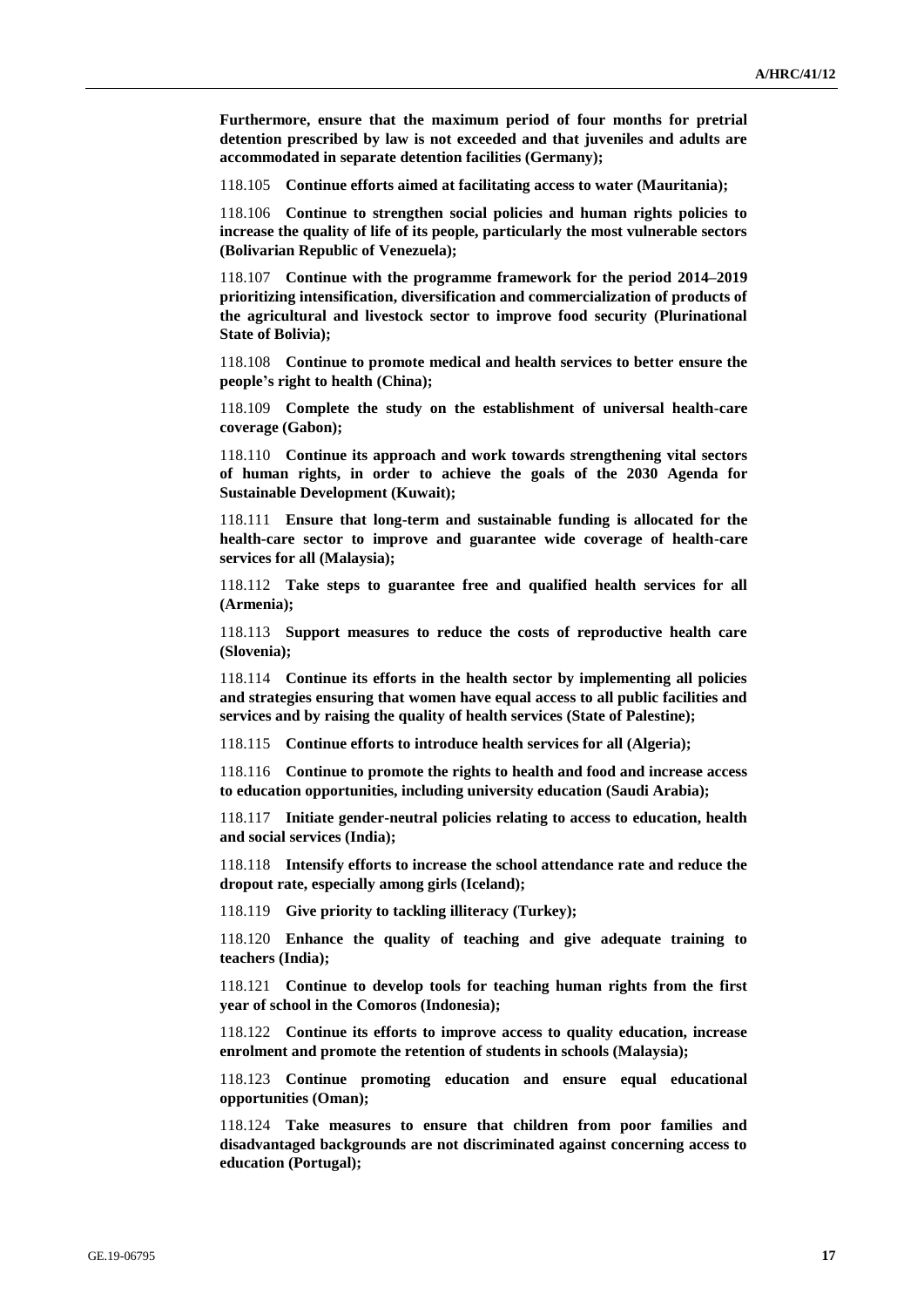118.125 **Continue the envisaged improvements in the education sector, to improve education and promote schooling with the aim of increasing literacy rates (South Africa);**

118.126 **Put in place legislative and administrative measures to ensure that primary education is free and compulsory for all, while adopting an inclusive approach covering all genders, children from urban and rural areas and children with disabilities (Seychelles);**

118.127 **Continue its efforts with regard to improving education, including the interim plan for the period 2013–2015, and adopt policies to enhance inclusion in education for girls, children with disabilities and children from rural areas (State of Palestine);**

118.128 **Strengthen efforts to ensure access to education by adopting policies aimed at improving access to education for girls and boys with disabilities, and girls and boys from rural or low-income backgrounds (Argentina);**

118.129 **Strengthen the mechanism for preventing violence against women and children (France);**

118.130 **Continue efforts to combat all forms of violence against women and girls (Georgia);**

118.131 **Amend national laws to effectively combat violence and discrimination against women (Germany);**

118.132 **Ensure that victims of violence, particularly sexual and domestic violence, have access to justice and establish special facilities to provide medical, psychological, legal and financial support to them (Germany);**

118.133 **Redouble its efforts to prevent and combat acts of violence against women and girls, including domestic violence (Honduras);**

118.134 **Continue implementing national legislation to prevent gender-based violence (India);**

118.135 **Take further measures to protect and promote the rights of women and children in order to combat all forms of violence and discrimination, including harmful practices and child labour (Italy);**

118.136 **Strengthen the measures taken to combat violence against women and child abuse so that the perpetrators of these acts are sanctioned and punished by law (Madagascar);**

118.137 **Strengthen measures aimed at addressing violence against women and girls, including child marriages (Namibia);**

118.138 **Redouble its efforts to ensure comprehensive measures to address violence against women and children and strengthen victim protection (Philippines);**

118.139 **Continue strengthening the protection of women against all forms of violence (Senegal);**

118.140 **Intensify efforts to combat sexual violence and harmful practices against women (Togo);**

118.141 **Continue efforts to combat violence against women and domestic violence, and take the necessary measures to provide protection to victims (Tunisia);**

118.142 **Enact legislation aimed at preventing and combating violence against women and domestic violence (Ukraine);**

118.143 **Strengthen active participation in and promotion of activities that generate income for women (Plurinational State of Bolivia);**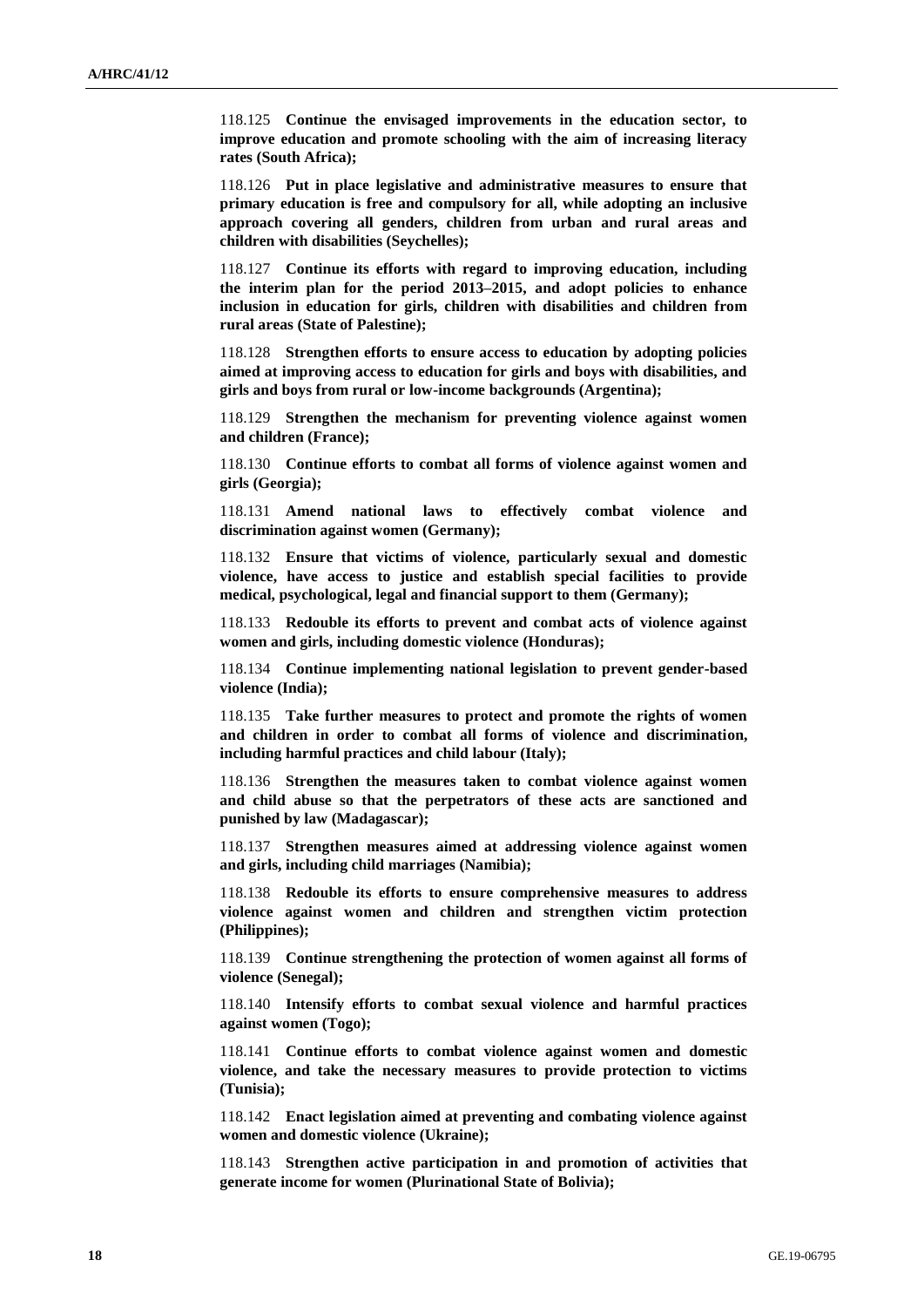118.144 **Take all necessary measures to enable Comorian women to pass on their nationality to their foreign spouses (Central African Republic);**

118.145 **Continue efforts to strengthen women's rights (Egypt);**

118.146 **Step up the efforts for the participation of women in political and public life and their representation in decision-making bodies (Ethiopia);**

118.147 **Continue efforts aimed at guaranteeing fair and equitable representation between women and men in the composition of the Government, avoiding discrimination on the basis of gender (Honduras);**

118.148 **Adopt concrete measures to promote women's full and equal participation in political and public life and accelerate women's full and equal participation in elected and appointed bodies (Iceland);**

118.149 **Continue efforts to combat violence and discrimination against women and awareness campaigns on promoting their inclusion in decisionmaking bodies (Morocco);**

118.150 **Continue to improve the rights of women and gender promotion, as envisaged in the Constitution (South Africa);**

118.151 **Raise the participation rate of women in political life, enabling women to have access to decision-making processes (United Arab Emirates);**

118.152 **Further continue efforts towards a better promotion of gender equality (Armenia);**

118.153 **Take the necessary measures to modify its national legislation so that men and women may enjoy the same rights in terms of transmitting nationality (Argentina);**

118.154 **Amend legislation to enable Comorian women to enjoy equal rights to pass on their Comorian nationality to non-Comorian spouses (Iceland);**

118.155 **Reform the necessary laws in order to ensure that men and women can transmit their nationality on an equal footing (Mexico);**

118.156 **Sustain its efforts in upholding the human rights of its people, especially women and children (Nigeria);**

118.157 **Continue efforts to combat child labour (Maldives);**

118.158 **Continue to strengthen measures to end child marriage (Maldives);**

118.159 **Efficiently support measures to end child, early and forced marriages by 2030 (Slovenia);**

118.160 **Take the necessary measures to ensure the right of children to life and to create a propitious environment for the survival and development of children, to the extent possible (Algeria);**

118.161 **Adopt measures to improve access for persons with disabilities to education (Qatar);**

118.162 **Strengthen the protection of the rights of vulnerable groups such as women, children and persons with disabilities (Zimbabwe);**

118.163 **Ratify the 1954 Convention relating to the Status of Stateless Persons (Kenya).**

119. **The response of the Comoros to the following recommendations will be included in the outcome report adopted by the Human Rights Council at its forty-first session:**

119.1 **Amend the revised Criminal Code to formally abolish the death penalty for all crimes, and ratify the Second Optional Protocol to the International Covenant on Civil and Political Rights (Ireland);**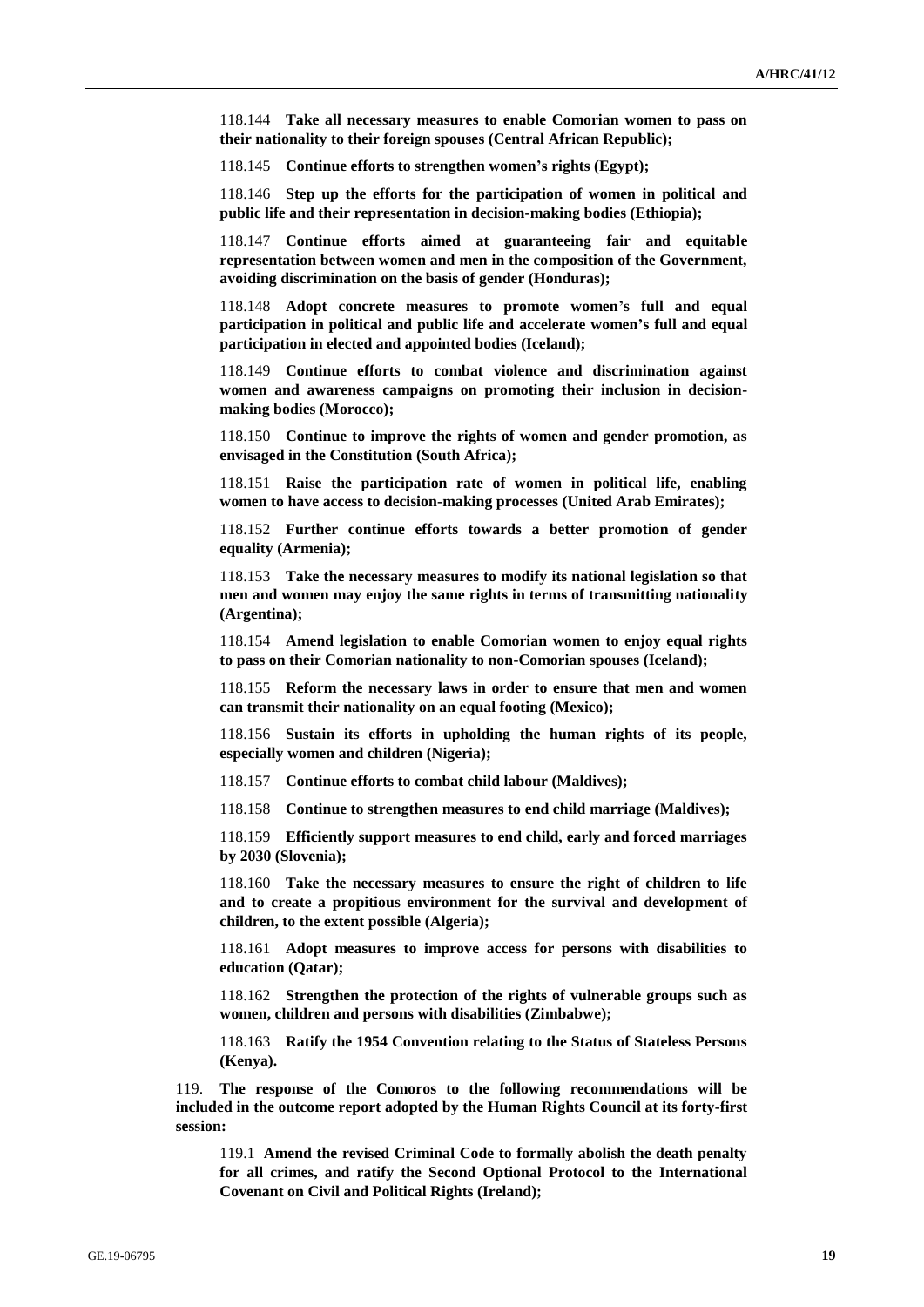119.2 **Strengthen measures to eradicate all violence and discrimination, in particular against women, persons with disabilities and lesbian, gay, bisexual, transgender and intersex persons, and to protect their rights (Chile);**

119.3 **Repeal all provisions giving rise to discrimination based on sexual orientation or gender identity (Iceland);**

119.4 **Initiate an internal debate on the decriminalization of sexual relations between persons of the same sex (Spain);**

119.5 **Decriminalize same-sex relationships between consenting adults and implement policies to address inequality, violence and discrimination based on sexual orientation and gender identity (Australia);**

119.6 **Adopt the necessary measures in the legislative sphere to combat discrimination in all its forms, including based on gender, disability, geographical social origin and sexual orientation (Honduras);**

119.7 **Put in place measures to better protect people of all religions and beliefs and allow them to practise their faith openly without any risk of discrimination (Canada);**

119.8 **Intensify efforts to ensure full respect for freedom of religion or belief (Italy);**

119.9 **Enact legislation to explicitly prohibit corporal punishment of children in all settings, including at school and at home (Chile);**

119.10 **Enact legislation which explicitly prohibits corporal punishment of children in all settings, including in the home, and repeal all legal defences for its use (Croatia);**

119.11 **Take further steps towards eliminating corporal punishment for children in all settings (Namibia);**

119.12 **Enforce labour laws and implement programmes to eliminate trafficking in persons, including forced child labour (United States of America);**

119.13 **Prohibit explicitly corporal punishment of children in all environments of society, including at home, and also repeal all legal exemptions which authorize its use (Uruguay);**

119.14 **Strengthen the implementation of legislation and policies aimed at ending harmful traditional practices, in particular child, early and forced marriages and female genital mutilation (Rwanda).**

120. **All conclusions and/or recommendations contained in the present report reflect the position of the submitting State(s) and/or the State under review. They should not be construed as endorsed by the Working Group as a whole.**

## **III. Voluntary pledges and commitments**

121. The Comoros undertakes to receive all the special procedures mandate holders of the Human Rights Council and renews the acceptance of the mission to the Comoros by the Special Rapporteur on torture and other cruel, inhuman or degrading treatment or punishment, on mutually convenient dates to be agreed with the Comorian authorities.